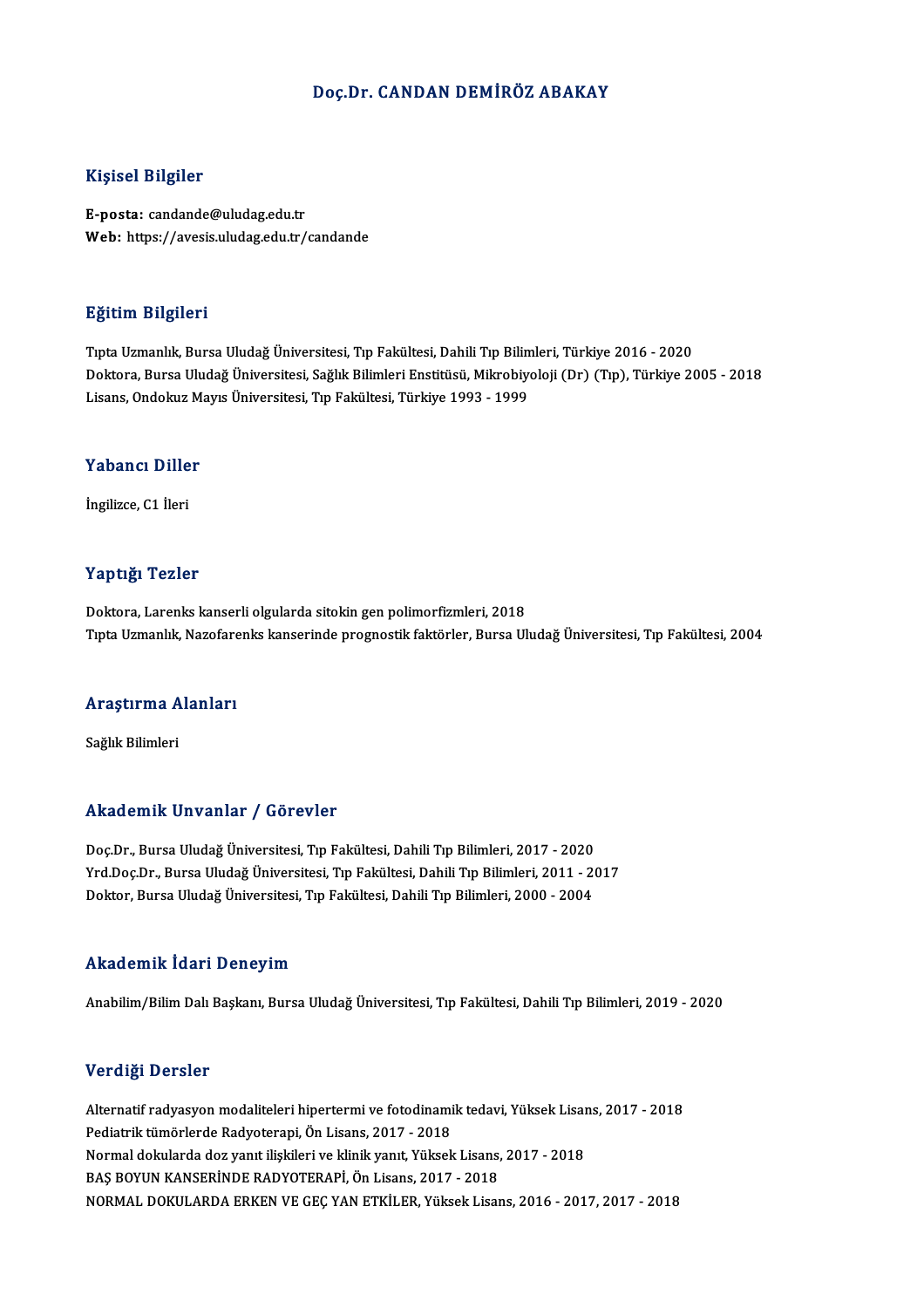Jinekolojik tümörlerde Radyoterapi, Doktora, 2017 - 2018<br>Pes boyun tümörlerde Radyoterapi, Doktora, 2017 - 2018 Jinekolojik tümörlerde Radyoterapi, Doktora, 2017 - 2018<br>Baş boyun tümörlerde Radyoterapi, Doktora, 2017 - 2018<br>COCUKLUK CAĞLTÜMÖRLERİNDE RADYOTERARİ, Dektora Jinekolojik tümörlerde Radyoterapi, Doktora, 2017 - 2018<br>Baş boyun tümörlerde Radyoterapi, Doktora, 2017 - 2018<br>ÇOCUKLUK ÇAĞI TÜMÖRLERİNDE RADYOTERAPİ, Doktora, 2017 - 2018<br>Pediatrik tümörlerde Pedyoterapi, Doktora, 2016 -Baş boyun tümörlerde Radyoterapi, Doktora, 2017 - 2018<br>ÇOCUKLUK ÇAĞI TÜMÖRLERİNDE RADYOTERAPİ, Doktora, 2017 - 201<br>Pediatrik tümörlerde Radyoterapi, Doktora, 2016 - 2017, 2017 - 2018<br>iinekeleiji: tümörlerde BT, Vükael: Lis ÇOCUKLUK ÇAĞI TÜMÖRLERİNDE RADYOTERAPİ, Dokt<br>Pediatrik tümörlerde Radyoterapi, Doktora, 2016 - 201<br>jinekolojik tümörlerde RT, Yüksek Lisans, 2017 - 2018<br>UNEKOLOUK TÜMÖRLERDE RADYOTERARİ, Ön Lisans Pediatrik tümörlerde Radyoterapi, Doktora, 2016 - 2017, 2017 - 201<br>jinekolojik tümörlerde RT, Yüksek Lisans, 2017 - 2018<br>JİNEKOLOJİK TÜMÖRLERDE RADYOTERAPİ, Ön Lisans, 2017 - 2018<br>NÜKLEER TIPTA DOZLAR VE RİSKLER, Yüksek Li jinekolojik tümörlerde RT, Yüksek Lisans, 2017 - 2018<br>JİNEKOLOJİK TÜMÖRLERDE RADYOTERAPİ, Ön Lisans, 2017 - 2018<br>NÜKLEER TIPTA DOZLAR VE RİSKLER, Yüksek Lisans, 2017 - 2018<br>PAS POYUN KANSERİNDE PADYOTERARİ, Dektora 2017 - JİNEKOLOJİK TÜMÖRLERDE RADYOTERAPİ, Ön Lisans, 2017 - 20<br>NÜKLEER TIPTA DOZLAR VE RİSKLER, Yüksek Lisans, 2017 - 201<br>BAŞ BOYUN KANSERİNDE RADYOTERAPİ, Doktora, 2017 - 2018 BAŞ BOYUN KANSERİNDE RADYOTERAPİ, Doktora, 2017 - 2018<br>Yönetilen Tezler

Yönetilen Tezler<br>DEMİRÖZ ABAKAY C., Medulloblastoma radyoterapisinde VMAT, IMRT ve konformal planların dozimetrik olarak<br>konskatınılması: Petrespektif sekame Yüksek Lisens G Perler(Öğrensi), 2021 k sinserisir il sinsi<br>DEMİRÖZ ABAKAY C., Medulloblastoma radyoterapisinde VMAT, IMRT ve konf<br>karşılaştırılması: Retrospektif çalışma, Yüksek Lisans, G.Parlar(Öğrenci), 2021<br>Deminëz Abelrav G. Servilis kanser bestekarının V DEMİRÖZ ABAKAY C., Medulloblastoma radyoterapisinde VMAT, IMRT ve konformal planların dozimetrik olaral<br>karşılaştırılması: Retrospektif çalışma, Yüksek Lisans, G.Parlar(Öğrenci), 2021<br>Demiröz Abakay C., Serviks kanser hast

karşılaştırılması: Retrospektif çalışma, Yüksek Lisans, G.Parlar(Öğrenci), 2021<br>Demiröz Abakay C., Serviks kanser hastalarının VMAT tedavi planlamasında düşük ve yüksek enerjili fotonların<br>dozimetrik karşılaştırılmasının r Demiröz Abakay C., Serviks kanser hastalarının VMAT tedavi planlamasında düşük ve yüksek enerjili fotonların<br>dozimetrik karşılaştırılmasının retrospektif olarak incelenmesi, Yüksek Lisans, A.TURAN(Öğrenci), 2019<br>Demiröz Ab dozimetrik karşılaştırılmasının retrospektif olarak incelenmesi, Yüksek Lisans, A.T<br>Demiröz Abakay C., Baş boyun kanserli olgularda dört farklı hacimsel ayarlı ark te<br>olarak incelenmesi: Retrospektif çalışma, Yüksek Lisans Demiröz Abakay C., Baş boyun kanserli olgularda dört farklı hacimsel ayarlı ark terapi (VMAT) planının dozim<br>olarak incelenmesi: Retrospektif çalışma, Yüksek Lisans, O.AYDIN(Öğrenci), 2018<br>DEMİRÖZ ABAKAY C., Nazofarenks ka

olarak incelenmesi: Retrospektif çalışma, Yüksek Lisans, O.AYDIN(Öğrenci),<br>DEMİRÖZ ABAKAY C., Nazofarenks kanser hastaları üzerinde yapılan vmat v<br>parametrelerinin karşılaştırılması, Yüksek Lisans, Ö.ÖZDEN(Öğrenci), 2017<br>D DEMİRÖZ ABAKAY C., Nazofarenks kanser hastaları üzerinde yapılan vmat ve rapidarc planlarının dozimetrik<br>parametrelerinin karşılaştırılması, Yüksek Lisans, Ö.ÖZDEN(Öğrenci), 2017<br>DEMİRÖZ ABAKAY C., Endometrioid adenokarsin

parametrelerinin karşılaştırılması, Yüksek Lisans, Ö.ÖZDEN(Öğrenci), 2017<br>DEMİRÖZ ABAKAY C., Endometrioid adenokarsinom tanılı postoperatif radyoterapi alan olgularda mikrosatell<br>instabilitesi (MSI) varlığının prognostik ö instabilitesi (MSI) varlığının prognostik öneminin araştırılması, Tıpta Uzmanlık, K.ŞAHİNTÜRK(Öğrenci), 2016<br>SCI, SSCI ve AHCI İndekslerine Giren Dergilerde Yayınlanan Makaleler

- CI, SSCI ve AHCI Indekslerine Giren Dergilerde Yayınlanan Makaleler<br>I. Why do some patients with stage 1A and 1B endometrial endometrioid carcinoma experience<br>Regumence? A retrospective study in search of pregnestic factor recurrence? A retrospective study in search of prognostic factors.<br>The currence? A retrospective study in search of prognostic factors.<br>Cask B, Sobin A, B, Or Atalay E, Organ M, Dakili B, Tyre S, Soli S, Tennivor Why do some patients with stage 1A and 1B endometrial endometrioid carcinoma experience<br>recurrence? A retrospective study in search of prognostic factors.<br>Ocak B., Sahin A. B. , Oz Atalay F., Ozsen M., Dakiki B., Ture S., recurrence? A retrospective study in search of prognostic factors.<br>Ocak B., Sahin A. B. , Oz Atalay F., Ozsen M., Dakiki B., Ture S., Sali S., Tanriver<br>Ginekologia polska, cilt.93, ss.112-120, 2022 (SCI İndekslerine Giren Ocak B., Sahin A. B. , Oz Atalay F., Ozsen M., Dakiki B., Ture S., Sali S., Tanriverdi O., Bayrak M., Ozan H., et al.<br>Ginekologia polska, cilt.93, ss.112-120, 2022 (SCI indekslerine Giren Dergi)<br>II. The Ki-67 index and neu
- Ginekologia polska, cili<br>The Ki-67 index and<br>endometrial cancer<br>CUPUKCU E SAHINA The Ki-67 index and neutrophile-lymphocyte ratio are prognostic factors in patients with low-risk<br>endometrial cancer<br>ÇUBUKÇU E., ŞAHİN A. B. , ÖZ ATALAY F., OCAK B., ÖZŞEN M., DEMİRÖZ ABAKAY C., ÖZERKAN K., HASANZADE U.,<br>M

endometrial cancer<br>ÇUBUKÇU E., ŞAHİN A. B. , ÖZ ATAI<br>Mesahorli M., DELİGÖNÜL A., et al.<br>EUBOBEAN JOUBNAL OE CYNAECC ÇUBUKÇU E., ŞAHİN A. B. , ÖZ ATALAY F., OCAK B., ÖZŞEN M., DEMİRÖZ ABAKAY C., ÖZERKAN K., HASANZADE I<br>Mesahorli M., DELİGÖNÜL A., et al.<br>EUROPEAN JOURNAL OF GYNAECOLOGICAL ONCOLOGY, cilt.42, sa.4, ss.775-781, 2021 (SCI İnd

Mesahorli M., DELİGÖNÜL A., et al.<br>EUROPEAN JOURNAL OF GYNAECOLOGICAL ONCOLOGY, cilt.42, sa.4, ss.775-781, 2021 (SCI İndekslerine Giren<br>Dergi) EUROPEAN JOURNAL OF GYNAECOLOGICAL ONCOLOGY, cilt42, sa.4, ss.775-7<br>Dergi)<br>III. The evaluation of radiosensitivity in patients with STAT3 deficiency<br>CEVIC S. Huriyot H. REVTAS HORTOČLUM, Paris S. Matin A. Oran A. AVDINI

ÇEKİÇ Ş., Huriyet H., BEKTAŞ HORTOĞLU M., Baris S., Metin A., Ozen A., AYDINER E., DEMİRÖZ ABAKAY C., ÇAVAŞ T.,<br>Kilic S. S. The eva<br>ÇEKİÇ Ş.,<br>Kilic S. Ş.<br>JOUPNAJ ÇEKİÇ Ş., Huriyet H., BEKTAŞ HORTOĞLU M., Baris S., Metin A., Ozen A., AYDINER E.,<br>Kilic S. Ş.<br>JOURNAL OF CLINICAL IMMUNOLOGY, cilt.41, 2021 (SCI İndekslerine Giren Dergi)<br>Padisal radiatherany for naqdiatris selid tumeur m

- IV. Radical radiotherapy for paediatric solid tumour metastases: An overviewof current European JOURNAL OF CLINICAL IMMUNOLOGY, cilt.41, 2021 (SCI İndek<br>Radical radiotherapy for paediatric solid tumour metas<br>protocols and outcomes of a SIOPE multicenter survey<br>Hujiskans S.C., Kroan B.S., Care M.N., Candala L. Balla S Radical radiotherapy for paediatric solid tumour metastases: An overview of current European<br>protocols and outcomes of a SIOPE multicenter survey<br>Huijskens S. C. , Kroon P. S. , Gaze M. N. , Gandola L., Bolle S., Supiot S. **protocols and outc<br>Huijskens S. C. , Krool<br>J., Chojnacka M., et al.<br>EUROPEAN JOUPMAL** Huijskens S. C. , Kroon P. S. , Gaze M. N. , Gandola L., Bolle S., Supiot S., DEMİRÖZ ABAKAY C.,<br>J., Chojnacka M., et al.<br>EUROPEAN JOURNAL OF CANCER, cilt.145, ss.121-131, 2021 (SCI İndekslerine Giren Dergi)<br>The impact of J., Chojnacka M., et al.<br>EUROPEAN JOURNAL OF CANCER, cilt.145, ss.121-131, 2021 (SCI İndekslerine Giren Dergi)<br>V. The impact of Ki-67 index, squamous differentiation, and several clinicopathologic parameters on<br>the recurre
- EUROPEAN JOURNAL OF CANCER, cilt.145, ss.121-131, 2021 (SCI Indeksle<br>The impact of Ki-67 index, squamous differentiation, and several<br>the recurrence of low and intermediate-risk endometrial cancer.<br>Qaak B. Atalay E.Ö., Sob The impact of Ki-67 index, squamous differentiation, and several clinicopathologic parameters on<br>the recurrence of low and intermediate-risk endometrial cancer.<br>Ocak B., Atalay F. Ö. , Sahin A. B. , Ozsen M., Dakiki B., Tü the recurrence of low and intermediate-risk endometrial cancer.<br>Ocak B., Atalay F. Ö. , Sahin A. B. , Ozsen M., Dakiki B., Türe S., Mesohorli M., Odman H. U. , Tanrıverdi Ö., Ocakoğlu G.,<br>et al. Ocak B., Atalay F. Ö. , Sahin A. B. , Ozsen M., Dakiki B., Türe S., Mesohorli M., Odman H. U. , Tanrıverdi Ö., Ocakoğlu G<br>et al.<br>Bosnian journal of basic medical sciences, cilt.21, sa.5, ss.549-554, 2021 (SCI Expanded İnde et al.<br>Bosnian journal of basic medical sciences, cilt.21, sa.5, ss.549-554, 2021 (SCI Expanded İndekslerine<br>VI. Prevention of uterine perforation during intracavitary brachytherapy of cervical cancer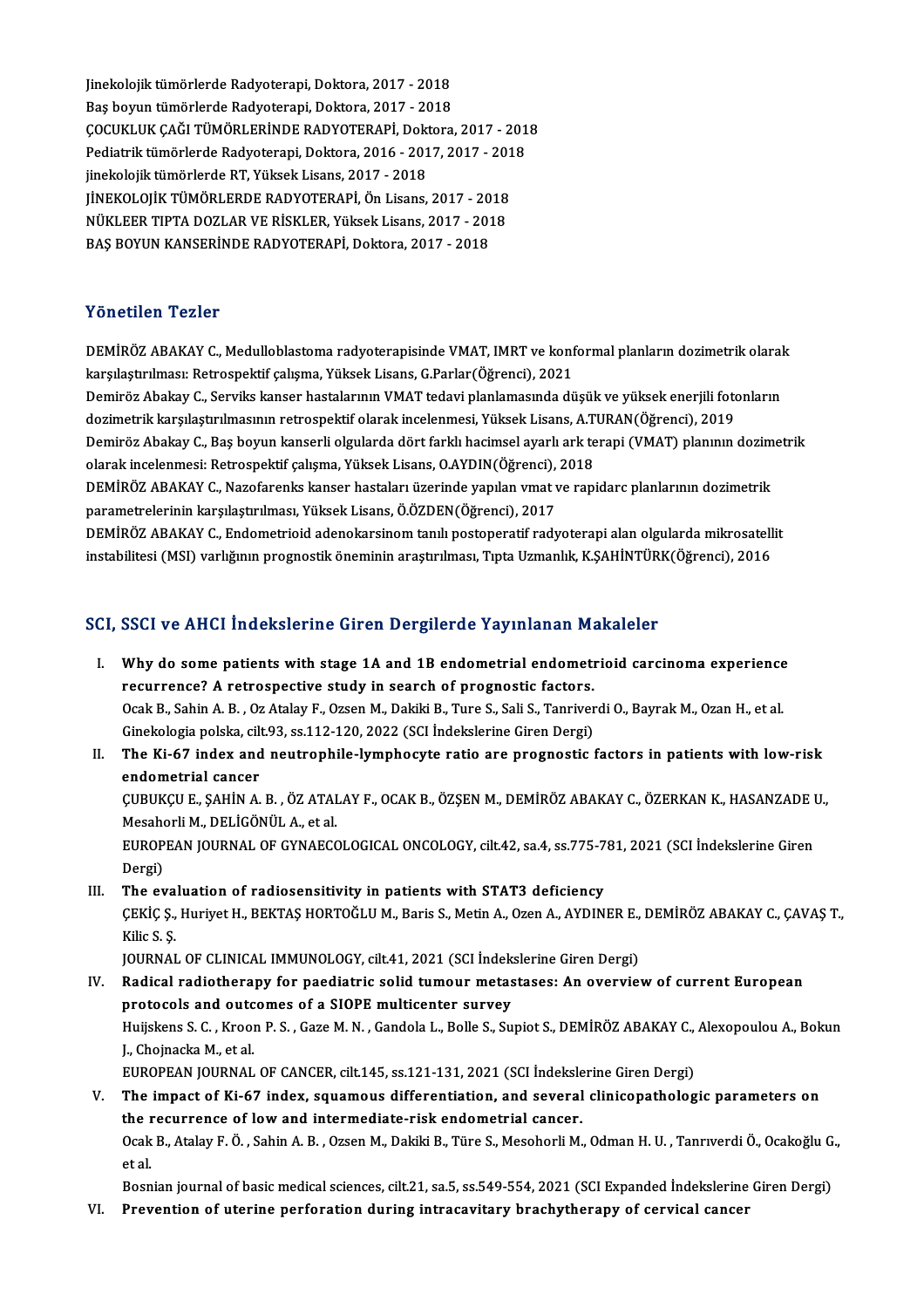BayrakM.,DEMİRÖZABAKAYC.

Bayrak M., DEMİRÖZ ABAKAY C.<br>JOURNAL OF CONTEMPORARY BRACHYTHERAPY, cilt.13, sa.2, ss.167-171, 2021 (SCI İndekslerine Giren Dergi)<br>Tewards hamaganisation of tatal hady innediation practises in podiatris patients aspess SJO

Bayrak M., DEMIRÖZ ABAKAY C.<br>JOURNAL OF CONTEMPORARY BRACHYTHERAPY, cilt.13, sa.2, ss.167-171, 2021 (SCI Indekslerine Giren Der<br>VII. Towards homogenization of total body irradiation practices in pediatric patients across S JOURNAL OF CONTEMPORARY BRACHYTHERAPY, cilt.13, sa.2, ss.167-171, 2021 (SCI In<br>Towards homogenization of total body irradiation practices in pediatric pat<br>affiliated centers. A survey by the SIOPE radiation oncology workin Towards homogenization of total body irradiation practices in pediatric patients across SIOPE<br>affiliated centers. A survey by the SIOPE radiation oncology working group.<br>Hoeben B. A. W. , Pazos M., Albert M. H. , Seravalli affiliated cente<br>Hoeben B. A. W.<br>Milla S. M. , et al.<br>Padiatherany an Hoeben B. A. W. , Pazos M., Albert M. H. , Seravalli E., Bosman M. E. , Losert C., Boterberg T., Manapov F., Ospovat<br>Milla S. M. , et al.<br>Radiotherapy and oncology : journal of the European Society for Therapeutic Radiolog

Milla S. M. , et al.<br>Radiotherapy and oncology : journal of the Euro<br>ss.113-119, 2020 (SCI İndekslerine Giren Dergi)<br>Canger Tandengy in a Patient with ZNE241 Radiotherapy and oncology : journal of the European Society<br>ss.113-119, 2020 (SCI Indekslerine Giren Dergi)<br>VIII. Cancer Tendency in a Patient with ZNF341 Deficiency.<br>CEVICS Hartberger J.M. Frou Jakobs S. Huriyet H. BEVTAS

- Ss.113-119, 2020 (SCI İndekslerine Giren Dergi)<br>Cancer Tendency in a Patient with ZNF341 Deficiency.<br>ÇEKİÇ Ş., Hartberger J. M. , Frey-Jakobs S., Huriyet H., BEKTAŞ HORTOĞLU M., Neubauer J. C. , Karali Y., DEMİRÖZ<br>ARAKAY G Cancer Tendency in a Patient with ZNF34:<br>ÇEKİÇ Ş., Hartberger J. M. , Frey-Jakobs S., Huriy<br>ABAKAY C., SARAYDAROĞLU Ö., ÇAVAŞ T., et al.<br>Journal of clinical immunalogu, cilt 40, co 3, ce 5; ÇEKİÇ Ş., Hartberger J. M. , Frey-Jakobs S., Huriyet H., BEKTAŞ HORTOĞLU M., Neubauer J. C. , Karali Y., I<br>ABAKAY C., SARAYDAROĞLU Ö., ÇAVAŞ T., et al.<br>Journal of clinical immunology, cilt.40, sa.3, ss.534-538, 2020 (SCI E ABAKAY C., SARAYDAROĞLU Ö., ÇAVAŞ T., et al.<br>Journal of clinical immunology, cilt.40, sa.3, ss.534-538, 2020 (SCI Expanded İndekslerine Giren Dergi)<br>IX. Transforming growth factor-beta 1 gene polymorphism as a potentia
- with laryngeal squamous cell carcinoma DEMİRÖZ ABAKAY C., Pashazadeh M., Ardahanli E., ORAL H. B. with laryngeal squamous cell carcinoma<br>DEMİRÖZ ABAKAY C., Pashazadeh M., Ardahanli E., ORAL H. B.<br>JOURNAL OF CANCER RESEARCH AND THERAPEUTICS, cilt.16, sa.1, ss.144-149, 2020 (SCI İndekslerine Giren<br>Persi) DEMIR<br>JOURN<br>Dergi)<br>Perly JOURNAL OF CANCER RESEARCH AND THERAPEUTICS, cilt.16, sa.1, ss.144-149, 2020 (SCI indekslerine<br>Dergi)<br>X. Reply to "Proper tumor classification and growth rate are key elements when considering<br>indications and negults of re
- Dergi)<br>Reply to "Proper tumor classification and growth rate are key elements whe<br>indications and results of radiotherapy for head and neck paragangliomas"<br>Lassen Bamshad Y. Ower E. ALANYALLS, Boortmans B. Van Hautte B. Sc Reply to "Proper tumor classification and growth rate are key elements when considering<br>indications and results of radiotherapy for head and neck paragangliomas"<br>Lassen-Ramshad Y., Ozyar E., ALANYALI S., Poortmans P., Van

indications and re<br>Lassen-Ramshad Y.,<br>S., Miller R. C. , et al.<br>HEAD AND NECK IO Lassen-Ramshad Y., Ozyar E., ALANYALI S., Poortmans P., Van Houtte P., Sohawon S., Esassolak M., Krengli M., Villa<br>S., Miller R. C. , et al.<br>HEAD AND NECK-JOURNAL FOR THE SCIENCES AND SPECIALTIES OF THE HEAD AND NECK, cilt

S., Miller R. C. , et al.<br>HEAD AND NECK-JOURNAL FOR THE SCIENCES AND SPECIALTIES OF THE HEAD AND NECK, cilt.41, sa.8, ss.2837-<br>2838, 2019 (SCI İndekslerine Giren Dergi) HEAD AND NECK-JOURNAL FOR THE SCIENCES AND SPECIALTIES OF THE HEAD AND NECK, cilt.41, sa.8, ss.2837-<br>2838, 2019 (SCI İndekslerine Giren Dergi)<br>XI. Paraganglioma of the head and neck region, treated with radiation therapy,

2838, 2<br>Parag:<br>study Paraganglioma of the head and neck region, treated with radiation therapy, a Rare Cancer Network<br>study<br>Lassen-Ramshad Y., Ozyar E., ALANYALI S., Poortmans P., van Houtte P., Sohawon S., Esassolak M., Krengli M., Villa<br>S. M

**study<br>Lassen-Ramshad<br>S., Miller R., et al.<br>HEAD AND NECK** 

S., Miller R., et al.<br>HEAD AND NECK-JOURNAL FOR THE SCIENCES AND SPECIALTIES OF THE HEAD AND NECK, cilt.41, sa.6, ss.1770-S., Miller R., et al.<br>HEAD AND NECK-JOURNAL FOR THE SCIEN<br>1776, 2019 (SCI İndekslerine Giren Dergi)<br>A prespective follow up of suality ef l

XII. A prospective follow-up of quality of life, depression, and anxiety in children with lymphoma and solid tumors 1776, 2019 (SCN)<br>A prospective<br>solid tumors<br>Sorgin Vildinim A prospective follow-up of quality of life, depression, and anxiety in children with lymphoma and<br>solid tumors<br>Sargin Yildirim N., Demirkaya M., SEVİNİR B. B. , Guler S., VURAL A. P. , DEMİRÖZ ABAKAY C., Cirpan Kantarciogl

solid tumors<br>Sargin Yildirim N., Demirkaya M., SEVİNİR B. B. , Guler S., VURAL A. P. , DEMİRÖZ ABAKAY C., Cirpan Kantarc<br>TURKISH JOURNAL OF MEDICAL SCIENCES, cilt.47, sa.4, ss.1078-1088, 2017 (SCI İndekslerine Giren Dergi) Sargin Yildirim N., Demirkaya M., SEVİNİR B. B. , Guler S., VURAL A. P. , DEMİRÖZ ABAKAY C., Cirpan Kantarcioglu A<br>TURKISH JOURNAL OF MEDICAL SCIENCES, cilt.47, sa.4, ss.1078-1088, 2017 (SCI İndekslerine Giren Dergi)<br>XIII.

- TURKISH JOURNAL OF MEDICAL SCIENCES, cilt.47, sa.4, ss.1078-1088, 2017 (SCI İndekslerine Giren Dergi)<br>Leptomeningeal dissemination and vertebral bone involvement in a child with pilocytic astrocytoma<br>Demirkaya M., Sevinir Demirkaya M., Sevinir B. B., Guler S., Demiröz Abakay C., Taskapilioglu O., Yılmazlar S., Palabiyik F., Tolunay Ş. Demirkaya M., Sevinir B. B., Guler S., Demiröz Abakay C., Taskapilioglu O., Yılmazlar S., Palabiyik F., Tolu<br>PEDIATRICS INTERNATIONAL, cilt.58, ss.1341-1344, 2016 (SCI İndekslerine Giren Dergi)<br>XIV. Evaluation of late effe
- Karadag O., DEMİRÖZ ABAKAY C., Ozkan L., SAĞLAM H., Demirkaya M. Evaluation of late effects of postoperative radiotherapy in patients with medulloblast<br>Karadag O., DEMİRÖZ ABAKAY C., Ozkan L., SAĞLAM H., Demirkaya M.<br>TURKISH JOURNAL OF PEDIATRICS, cilt.57, sa.2, ss.167-171, 2015 (SCI İn TURKISH JOURNAL OF PEDIATRICS, cilt.57, sa.2, ss.167-171, 2015 (SCI İndekslerine Giren Dergi)
- XV. Head and neck squamous cell carcinoma of unknown primary: Neck dissection and radiotherapy or definitive radiotherapy Head and neck squamous cell carcinoma of unknown primary: Neck dissection and radiotherapy<br>definitive radiotherapy<br>DEMİRÖZ ABAKAY C., Vainshtein J. M. , Koukourakis G. V. , Gutfeld O., Prince M. E. , Bradford C. R. , Wolf

definitive radiotherapy<br>DEMİRÖZ ABAKAY C., Vainshtein J. M. , Kouko<br>McLean S., Worden F. P. , Chepeha D. B. , et al.<br>HEAD AND NECK JOUPNAL FOR THE SCIENCE DEMIRÖZ ABAKAY C., Vainshtein J. M. , Koukourakis G. V. , Gutfeld O., Prince M. E. , Bradford C. R. , Wolf G. T. ,<br>McLean S., Worden F. P. , Chepeha D. B. , et al.<br>HEAD AND NECK-JOURNAL FOR THE SCIENCES AND SPECIALTIES OF

McLean S., Worden F. P. , Chepeha D. B. , et al.<br>HEAD AND NECK-JOURNAL FOR THE SCIENCES AND SPECIALTIES OF THE HEAD AND NECK, cilt.36, sa.11, ss.1589-<br>1595, 2014 (SCI İndekslerine Giren Dergi) HEAD AND NECK-JOURNAL FOR THE SCIENCES AND SPECIALTIES OF THE HEAD AND NECK, cilt.36, sa.11, ss.15<br>1595, 2014 (SCI İndekslerine Giren Dergi)<br>XVI. Atipical teratoid rhabdoid tumor: Case report and review of the literature A

1595, 2014 (SCI İndekslerine Giren Dergi)<br>Atipical teratoid rhabdoid tumor: Case report a<br>tümör: Olgu sunumu ve literatürün derlenmesi<br>Sehintürk K. DEMİRÖZ ARAKAY G. Demirkaya M. TOL Atipical teratoid rhabdoid tumor: Case report and review of the literature Atipik teratoid rah<br>tümör: Olgu sunumu ve literatürün derlenmesi<br>Şahintürk K., DEMİRÖZ ABAKAY C., Demirkaya M., TOLUNAY Ş., YAZICI Z., TAŞKAPILIOĞL tümör: Olgu sunumu ve literatürün derlenmesi<br>Şahintürk K., DEMİRÖZ ABAKAY C., Demirkaya M., TOLUNAY Ş., YAZICI Z., TAŞKAPILIOĞLU I<br>Turk Onkoloji Dergisi, cilt.29, sa.1, ss.15-20, 2014 (SCI Expanded İndekslerine Giren Dergi

Şahintürk K., DEMİRÖZ ABAKAY C., Demirkaya M., TOLUNAY Ş., YAZICI Z., TAŞKAPILIOĞLU M. Ö. , Özkan L.<br>Turk Onkoloji Dergisi, cilt.29, sa.1, ss.15-20, 2014 (SCI Expanded İndekslerine Giren Dergi)<br>XVII. Role of PET/CT in Turk Onkoloji I<br><mark>Role of PET/(</mark><br>Radiotherapy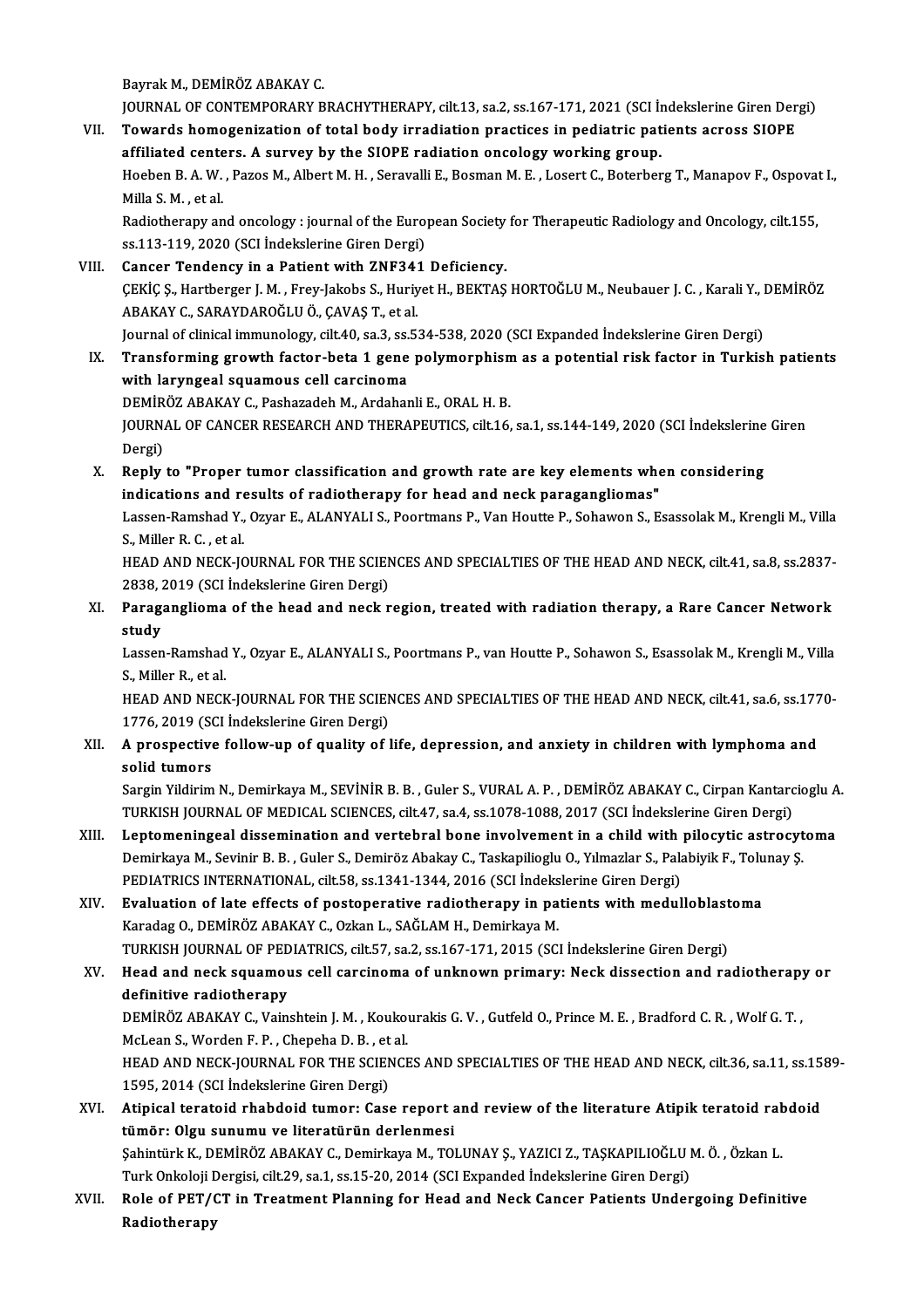Arslan S., DEMİRÖZ ABAKAY C., ŞEN F., Altay A., Akpinar T., Ekinci A. S. , Esbah O., Uslu N., Kekilli K. E. , Ozkan L.<br>ASLAN PACIELS JOUPNAL OF CANCER PREVENTION, Sİİ 15, 23, 24, 25,19809,1990,2,2014 (SSL İndekslerine Cir Arslan S., DEMİRÖZ ABAKAY C., ŞEN F., Altay A., Akpinar T., Ekinci A. S. , Esbah O., Uslu N., Kekilli K. E. , Ozkan L.<br>ASIAN PACIFIC JOURNAL OF CANCER PREVENTION, cilt.15, sa.24, ss.10899-10903, 2014 (SCI İndekslerine Gire Arslan<br>ASIAN<br>Dergi)<br>The ex ASIAN PACIFIC JOURNAL OF CANCER PREVENTION, cilt.15, sa.24, ss.10899-10903, 2014 (SCI Indeksler<br>Dergi)<br>XVIII. The evaluation of bcl-2 expression as a prognostic marker in early Stage laryngeal cancer<br>Cyriel: U. DEMIBÖZ ABA

- Dergi)<br>The evaluation of bcl-2 expression as a prognostic marker in early Stage la<br>Gurlek U., DEMİRÖZ ABAKAY C., Ozkan L., SARAYDAROĞLU Ö., KURT M., ÇETİNTAŞ S.<br>TUMORLL Gilt 99, 63 6 ss 682,698,2012 (SCL İndekslerine Giren The evaluation of bcl-2 expression as a prognostic marker in e<br>Gurlek U., DEMİRÖZ ABAKAY C., Ozkan L., SARAYDAROĞLU Ö., KURT M.,<br>TUMORI J, cilt.99, sa.6, ss.682-688, 2013 (SCI İndekslerine Giren Dergi)<br>Adapesauameus sarsin Gurlek U., DEMİRÖZ ABAKAY C., Ozkan L., SARAYDAROĞLU Ö., KURT M., ÇETİNTAŞ S.<br>TUMORI J, cilt.99, sa.6, ss.682-688, 2013 (SCI İndekslerine Giren Dergi)<br>XIX. Adenosquamous carcinoma of the head and neck: report of 20 cases a
- TUMORI J, cilt.99, sa.6, ss.682-688, 2013 (SCI İndekslerine Giren Dergi)<br>Adenosquamous carcinoma of the head and neck: report of 20 cases and review of the<br>Schick U., Pusztaszeri M., Betz M., Ghadjar P., DEMİRÖZ ABAKAY C., Adenosquamous carcinoma of the head and neck: report of 20 cases and review of the literature<br>Schick U., Pusztaszeri M., Betz M., Ghadjar P., DEMİRÖZ ABAKAY C., Kaanders J. H. A. M. , Ozsahin M.<br>ORAL SURGERY ORAL MEDICINE Schick U., Pusztaszeri M., Betz M., Ghadjar P., DEMİRÖZ ABAKAY C., Kaanders J. H. A. M. , Ozsahin M.<br>ORAL SURGERY ORAL MEDICINE ORAL PATHOLOGY ORAL RADIOLOGY, cilt.116, sa.3, ss.313-320, 2013 (SCI<br>İndekslerine Giren Dergi) ORAL SURGERY ORAL MEDICINE ORAL PATHOLOGY ORAL RADIOLOGY, cilt.116, sa.3, ss.313-320, 2013 (SCI<br>Indekslerine Giren Dergi)<br>XX. The Effect of Amifostine on Acute and Late Radiation Side Effects in Head and Neck Cancer Patien
- İndekslerine Giren Dergi)<br>The Effect of Amifostine on Acute and Late Radiation Side I<br>DEMİRÖZ ABAKAY C., Ozkan L., Cebelli G., Karadag O., Ozsahin E. M.<br>TURKIYE KI INIKLERLTIR RILIMLERLDERCISL dik 22. SR 5. SS 1207. The Effect of Amifostine on Acute and Late Radiation Side Effects in Head and Neck Cancer Patier<br>DEMİRÖZ ABAKAY C., Ozkan L., Cebelli G., Karadag O., Ozsahin E. M.<br>TURKIYE KLINIKLERI TIP BILIMLERI DERGISI, cilt.32, sa.5, s DEMIRÖZ ABAKAY C., Ozkan L., Cebelli G., Karadag O., Ozsahin E. M.<br>TURKIYE KLINIKLERI TIP BILIMLERI DERGISI, cilt.32, sa.5, ss.1207-1216, 2012 (SCI İndeksle<br>XXI. Radiation Therapy for Early Glottic Carcinoma: Factors Influ
- TURKIYE KLINIKLERI TIP BILIMLERI DEI<br>Radiation Therapy for Early Glottic<br>DEMİRÖZ ABAKAY C., Ozkan L., Gurlek U.<br>UHOD ULUSI ABARASI HEMATOLOU ONL UHOD-ULUSLARARASI HEMATOLOJI-ONKOLOJI DERGISI, cilt.22, sa.4, ss.245-254, 2012 (SCI İndekslerine Giren<br>Dergi) DEMİRÖZ ABAKAY C., Ozkan L., Gurlek U. UHOD-ULUSLARARASI HEMATOLOJI-ONKOLOJI DERGISI, cilt.22, sa.4, ss.245-254, 2012 (SCI İn<br>Dergi)<br>XXII. ESTHESIONEUROBLASTOMA: IS THERE A NEED FOR ELECTIVE NECK TREATMENT?<br>Deminer C. Cutfeld O. Aberiade M. Proum D. Marantatte

Dergi)<br>**ESTHESIONEUROBLASTOMA: IS THERE A NEED FOR ELECTIVE NE<br>Demiroz C., Gutfeld O., Aboziada M., Brown D., Marentette L. J. , Eisbruch A.<br>INTERNATIONAL JOURNAL OF RADIATION ONCOLOCY PIOLOCY PUYSICS** ESTHESIONEUROBLASTOMA: IS THERE A NEED FOR ELECTIVE NECK TREATMENT?<br>Demiroz C., Gutfeld O., Aboziada M., Brown D., Marentette L. J. , Eisbruch A.<br>INTERNATIONAL JOURNAL OF RADIATION ONCOLOGY BIOLOGY PHYSICS, cilt.81, sa.4, Demiroz C., G<br>INTERNATIO<br>Giren Dergi)

# Giren Dergi)<br>Diğer Dergilerde Yayınlanan Makaleler

- iğer Dergilerde Yayınlanan Makaleler<br>I. CyberKnife Sisteminde IRIS ve MLC Tabanlı Kolimatörler için Beyin Metastazlı Olgularda SRT Tedavi<br>Rianlarının Degimetrik Karallastırması Porgilor de Taylmandir Makarolor<br>CyberKnife Sisteminde IRIS ve MLC Tal<br>Planlarının Dozimetrik Karşılaştırması<br>TOSUN M. GETİNTAS S. KU IC H. M. Zorbit CyberKnife Sisteminde IRIS ve MLC Tabanlı Kolimatörler için Beyin Metastazlı O<br>Planlarının Dozimetrik Karşılaştırması<br>TOSUN M., ÇETİNTAŞ S., KILIÇ H. M. , Zorlutuna M., Altay A., KURT M., DEMİRÖZ ABAKAY C.<br>Uludağ Üniversit Planlarının Dozimetrik Karşılaştırması<br>TOSUN M., ÇETİNTAŞ S., KILIÇ H. M. , Zorlutuna M., Altay A., KURT M., DEMİRÖZ ABAKAY C.<br>Uludağ Üniversitesi Tıp Fakültesi Dergisi. cilt.47. sa.3. ss.431-437. 2021 (Diğer Kurumların Ha
- II. SERVİKS KANSERİNDE BRAKİTERAPİ VE SBRT PLANLARININ DOZİMETRİK PARAMETRELERİNİN RETROSPEKTİF OLARAK KARŞILAŞTIRILMASI Zorlutuna m., DEMİRÖZ ABAKAY C., TOSUN M., KILIÇ H. M., KURT M., ÇETİNTAŞ S., SARIHAN S. RETROSPEKTİF OLARAK KARŞILAŞTIRILMASI<br>Zorlutuna m., DEMİRÖZ ABAKAY C., TOSUN M., KILIÇ H. M. , KURT M., ÇETİNTAŞ S., SARIHAN S.<br>Uludağ Üniversitesi Tıp Fakültesi Dergisi, cilt.47, sa.3, ss.381-387, 2021 (Diğer Kurumların H

Zorlutuna m., DEMİRÖZ ABAKAY C., TOSUN M., KILIÇ H. M. , KURT M., ÇETİNTAŞ S., SARIHAN S.<br>Uludağ Üniversitesi Tıp Fakültesi Dergisi, cilt.47, sa.3, ss.381-387, 2021 (Diğer Kurumların Hakemli Dergital<br>III. Research of Progn Uludağ Üniversitesi Tıp Fakültesi<br>Research of Prognostic Role<br>Postoperative Radiotherapy<br>SAHİNTÜDKK SAHİNTÜDKS D Research of Prognostic Role of MSI in Endometrioid Adenocarcinoma Cases That Receive<br>Postoperative Radiotherapy<br>ŞAHİNTÜRK K., ŞAHİNTÜRK S., DEMİRÖZ ABAKAY C., ÖZ ATALAY F., CAN F. E. , KURT M., ÇETİNTAŞ S.<br>International Jo

Postoperative Radiotherapy<br>ŞAHİNTÜRK K., ŞAHİNTÜRK S., DEMİRÖZ ABAKAY C., ÖZ ATALAY F., CAN F. E. , KURT M., ÇETİNTAŞ S.<br>International Journal of Cancer and Clinical Research, cilt.6, sa.6, ss.128-133, 2019 (Diğer Kurumlar SAHİNTÜR<br>Internatiol<br>Dergileri)<br>SERVİKS

IV. SERVİKS KANSERİ RADYOTERAPİSİNDE KULLANILAN RADYOTERAPİ TEKNİKLERİNİN FARKLI FOTON ENERJİLERİNİN KARŞILAŞTIRILMASI

Turan A., Cura E. A., İbicioğlu B., TUNÇ S., DEMİRÖZ ABAKAY C., ÇETİNTAŞ S., KURT M., Kıray Z. ENERJİLERİNİN KARŞILAŞTIRILMASI<br>Turan A., Cura E. A. , İbicioğlu B., TUNÇ S., DEMİRÖZ ABAKAY C., ÇETİNTAŞ S., KURT M., Kıray Z.<br>Uludağ Üniversitesi Tıp Fakültesi Dergisi, cilt.45, sa.2, ss.163-168, 2019 (Diğer Kurumların H

# V. Pankreas Kanseri Radyoterapisinde 3 Farklı Tedavi Tekniğinin Dozimetrik Karşılaştırılması: Uludağ Üniversitesi Tıp |<br>Pankreas Kanseri Rad<br>Retrospektif Çalışma<br>!Þicioč! !! Þ. KUPT M

İBİCİOĞLU B., KURT M., TUNÇ S., DEMİRÖZ ABAKAY C., ÇETİNTAŞ S., TURAN A., CURA E. A., ALTAŞ H. Uludağ Üniversitesi Tıp Fakültesi Dergisi, cilt.44, sa.2, ss.111-116, 2018 (Diğer Kurumların Hakemli Dergileri) IBICIOĞLU B., KURT M., TUNÇ S., DEMIRÖZ ABAKAY C., ÇETİNTAŞ S., TURAN A., CURA E. A. , ALTAŞ H.<br>Uludağ Üniversitesi Tıp Fakültesi Dergisi, cilt.44, sa.2, ss.111-116, 2018 (Diğer Kurumların Hakemli Dergileri)<br>VI. Toraks Yer

- Uludağ Üniversitesi Tıp Fakültesi Dergisi, cilt.44, sa.2, ss.111-116, 2018 (Diğer Kurumların Hakemli Dergileri)<br>Toraks Yerşimli Özofagus Kanseri Tanılı Olgularda 3 Boyutlu Konformal Radyoterapi (3BKRT) v<br>Hacimsel Ayarlı Ar Hacimsel Ayarlı Ark Terapi (Vmat) Tekniğinin Dozimetrik Karşılaştırması: Retrospektif Çalışma<br>ALTAŞ H., KURT M., TUNÇ S., ÇETİNTAŞ S., DEMİRÖZ ABAKAY C., İBİCİOĞLU B., CURA E. A. , TURAN A. Uludağ Üniversitesi Tıp Fakültesi Dergisi, cilt.44, sa.2, ss.117-124, 2018 (Diğer Kurumların Hakemli Dergileri)
- VII. Baş Boyun Kanseri (HN) Radyoterapisinde Üç Farklı Hacimsel Ayarlı Ark Terapi (VMAT) Tekniği İle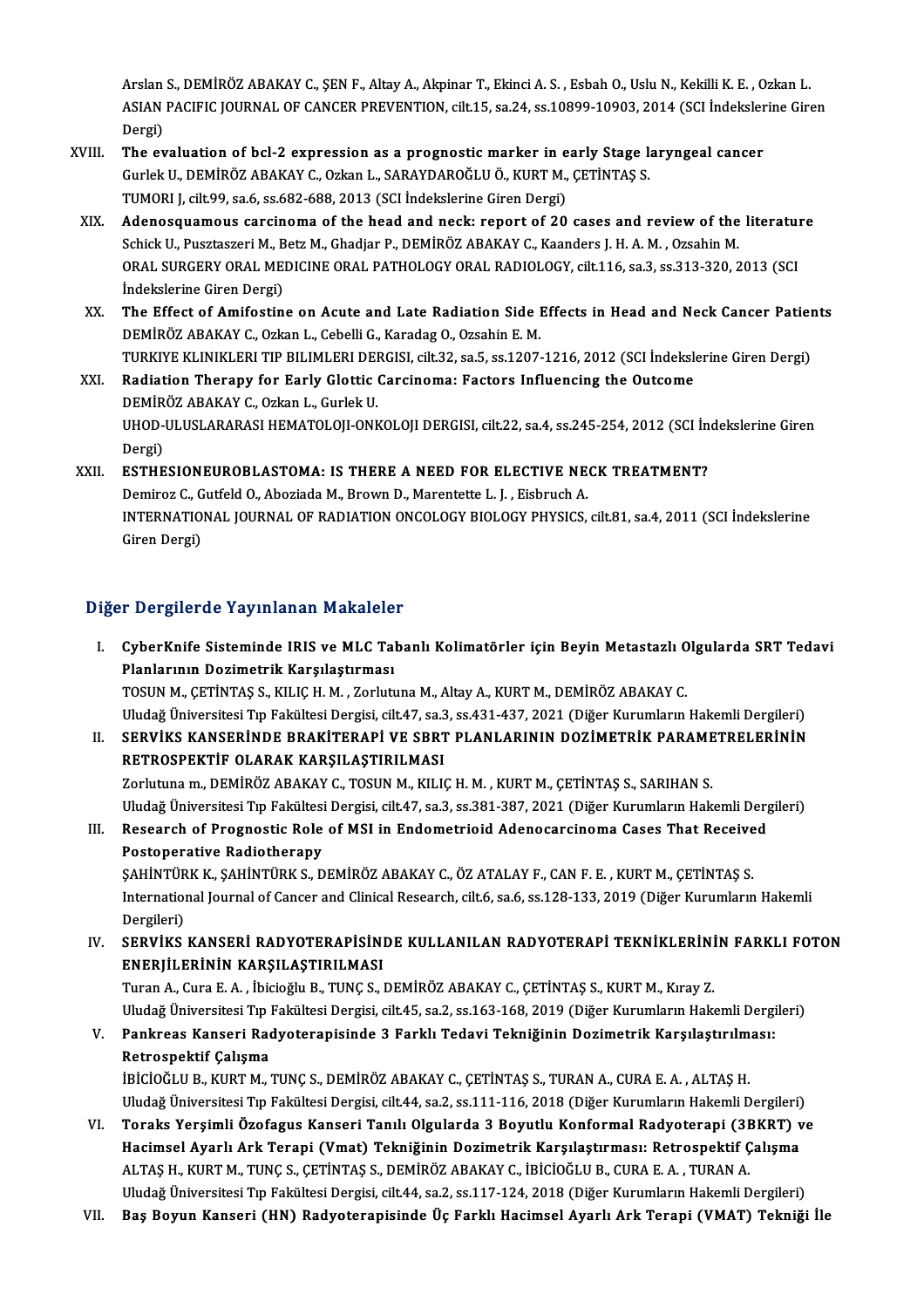Hedef Hacimve Kritik Organ Dozlarının Retrospektif İncelenmesi AYDIN O., DEMİRÖZ ABAKAY C., TUNÇ S., ÇETİNTAŞ S., KURT M., BOLAT D., ALTAŞ H. Hedef Hacim ve Kritik Organ Dozlarının Retrospektif İncelenmesi<br>AYDIN O., DEMİRÖZ ABAKAY C., TUNÇ S., ÇETİNTAŞ S., KURT M., BOLAT D., ALTAŞ H.<br>Uludağ Üniversitesi Tıp Fakültesi Dergisi, cilt.44, sa.2, ss.65-70, 2018 (Diğer

- VIII. Graves Oftalmopati Tanılı Olguların Yoğunluk Ayarlı ve Üçboyutlu Konformal Retro-Orbital<br>Radyoterapi Planlarının Dozimetrik Olarak İncelenmesi Uludağ Üniversitesi Tıp Fakültesi Dergisi, cilt.44, sa.2, ss.65-70, .<br>Graves Oftalmopati Tanılı Olguların Yoğunluk Ayarlı ve<br>Radyoterapi Planlarının Dozimetrik Olarak İncelenmesi<br>POLAT D. GETİNTAS S. TUNG S. KURT M. DEMİPÖ BOLAT D., ÇETİNTAŞ S., TUNÇ S., KURT M., DEMİRÖZ ABAKAY C., AYDIN O., ALTAŞ H. Radyoterapi Planlarının Dozimetrik Olarak İncelenmesi<br>BOLAT D., ÇETİNTAŞ S., TUNÇ S., KURT M., DEMİRÖZ ABAKAY C., AYDIN O., ALTAŞ H.<br>Uludağ Üniversitesi Tıp Fakültesi Dergisi, cilt.44, sa.2, ss.75-81, 2018 (Diğer Kurumları
	- IX. Evre I larinks kanseri tedavisinde 3 ve 5 Alan Yoğunluk Ayarlı Radyoterapi (3A-YART, 5A-YART) Uludağ Üniversitesi Tıp Fakültesi Dergisi, cilt.44, sa.2, ss.75-81, 2018 (Diğ<br>Evre I larinks kanseri tedavisinde 3 ve 5 Alan Yoğunluk Ayarlı R<br>tekniklerinde karotis arterin dozimetrik olarak karşılaştırılması<br>səntürk E. Te Evre I larinks kanseri tedavisinde 3 ve 5 Alan Yoğunluk Ayarlı Radyoterapi (<br>tekniklerinde karotis arterin dozimetrik olarak karşılaştırılması<br>cantürk E., Topgül G., GÜRLER O., TUNÇ S., DEMİRÖZ ABAKAY C., KURT M., ÇETİNTAŞ Balıkesir Üniversitesi Fen Bilimleri Enstitüsü Dergisi, cilt.19, ss.141-146, 2017 (Diğer Kurumların Hakemli Dergileri) cantürk E.,<br>Balıkesir Ü<br>Dergileri)<br>Endomoti
	- X. Endometrium, serviks ve larinks kanserlerinin yoğunluk ayarlı radyoterapi tekniğinde doz Dergileri)<br>Endometrium, serviks ve larinks kanserlerinin yoğunluk ayarlı radyoterapi tekniğinde doz<br>homojenite indeksinin kantitatif olarak değerlendirilmesi ve homojenite indeks değerlerinin<br>karsılastırılması Endometrium, se<br>homojenite inde<br>karşılaştırılması<br>cantürk E. Tongül homojenite indeksinin kantitatif olarak değerlendirilmesi ve homojenite inde<br>karşılaştırılması<br>cantürk E., Topgül G., GÜRLER O., TUNÇ S., DEMİRÖZ ABAKAY C., KURT M., ÇETİNTAŞ S.<br>Polikesir Üniversitesi Een Bilimleri Enstitü

karşılaştırılması<br>cantürk E., Topgül G., GÜRLER O., TUNÇ S., DEMİRÖZ ABAKAY C., KURT M., ÇETİNTAŞ S.<br>Balıkesir Üniversitesi Fen Bilimleri Enstitüsü Dergisi, cilt.19, ss.135-140, 2017 (Diğer Kurumların Hakemli<br>Dergileri) cantürk E., Topgül G., GÜRLER O., TUNÇ S., DEMİRÖZ ABAKAY C., KURT M., ÇETİNTAŞ S. Balıkesir Üniversitesi Fen Bilimleri Enstitüsü Dergisi, cilt.19, ss.135-140, 2017 (Diğer Kurumların Hakemli<br>Dergileri)<br>XI. Modifiye Radikal Mastektomi Uygulanmış Sol MemeKanserli Olgularda İki Farklı Radyoterapi

- Dergileri)<br>Modifiye Radikal Mastektomi Uygulanmış Sol MemeKanse<br>TekniğininDozimetrik Karşılaştırma ve Değerlendirilmesi<br>Gineğlu M. GETİNTAS S. TUNG S. Kakıonay İ. b. KUPT M. DEMİD Modifiye Radikal Mastektomi Uygulanmış Sol MemeKanserli Olgularda İki Fark<br>TekniğininDozimetrik Karşılaştırma ve Değerlendirilmesi<br>Cinoğlu M., ÇETİNTAŞ S., TUNÇ S., Kalyoncu İ. h. , KURT M., DEMİRÖZ ABAKAY C., Gedik S.<br>Ulu TekniğininDozimetrik Karşılaştırma ve Değerlendirilmesi<br>Cinoğlu M., ÇETİNTAŞ S., TUNÇ S., Kalyoncu İ. h. , KURT M., DEMİRÖZ ABAKAY C., Gedik S.<br>Uludağ Üniversitesi Tıp Fakültesi Dergisi, cilt.43, sa.3, ss.97-102, 2017 (Diğ Cinoğlu M., ÇETİNTAŞ S., TUNÇ S., Kalyoncu İ. h. , KURT M., DEMİRÖZ ABAKAY C., Gedik S.<br>Uludağ Üniversitesi Tıp Fakültesi Dergisi, cilt.43, sa.3, ss.97-102, 2017 (Diğer Kurumların Hakemli Dergileri)<br>XII. Metastatik Servika
- Uludağ Üniversitesi Tıp Fakültesi Dergisi, cilt.43, sa.3, ss.97-102, 2017 (Diğer Kurumların Hakemli Dergileri)<br>Metastatik Servikal Vertebra Radyoterapisinde Üç BoyutluKonformal Radyoterapi, Volümetrik Arl<br>Terapi ve Yoğunlu Metastatil<br>Terapi ve<br>Çalışması<br>gediks CE Terapi ve YoğunlukAyarlı Radyoterapi Tekniklerinin Dozimetrik AçıdanKarşılaştırılması: Fantom<br>Çalışması<br>gedik s., ÇETİNTAŞ S., TUNÇ S., kahraman a., KURT M., DEMİRÖZ ABAKAY C., kalyoncu i. h. , cinoğlu m.

Uludağ Üniversitesi Tıp Fakültesi Dergisi, cilt.43, sa.2, ss.67-73, 2017 (Diğer Kurumların Hakemli Dergileri) gedik s., ÇETİNTAŞ S., TUNÇ S., kahraman a., KURT M., DEMİRÖZ ABAKAY C., kalyoncu i. h. , cinoğlu m.<br>Uludağ Üniversitesi Tıp Fakültesi Dergisi, cilt.43, sa.2, ss.67-73, 2017 (Diğer Kurumların Hakemli Dergileri)<br>XIII. İki F

- OZDEN O., DEMİRÖZ ABAKAY C., ÇETİNTAŞ S., KURT M., ETİZ D., TUNÇ S. İki Farklı Volumetrik Ayarlı Ark Terapi Tekniğinin Tedavi Planlaması Ve Dozimetrik Karşılaştır<br>OZDEN O., DEMİRÖZ ABAKAY C., ÇETİNTAŞ S., KURT M., ETİZ D., TUNÇ S.<br>Uludağ Üniversitesi Tıp Fakültesi Dergisi, cilt.43, sa.2, s
- Vludağ Üniversitesi Tıp Fakültesi Dergisi, cilt.43, sa.2, ss.53-59, 2017 (Diğer Kurumların Hakemli Dergileri)<br>XIV. Serviks Kanserinde Türkiye'deki Sağkalım:16 Merkezin Ortak Sonuçları Uludağ Üniversitesi Tıp Fakültesi Dergisi, cilt.43, sa.2, ss.53-59, 2017 (Diğer Kurumların Hakemli Dergileri)<br>Se<mark>rviks Kanserinde Türkiye'deki Sağkalım:16 Merkezin Ortak Sonuçları</mark><br>AKMANSU M., AKSU M. G. , AKSU M. G. , ALA Serviks Kanserind<br>AKMANSU M., AKSU<br>BÖLÜKBAŞI Y., et al.<br>Türk Onkoleji Dergi AKMANSU M., AKSU M. G. , AKSU M. G. , ALANYALI S., ARAS A. B. , aslay 1., ATALAR B., A'<br>BÖLÜKBAŞI Y., et al.<br>Türk Onkoloji Dergisi, cilt.32, sa.1, ss.7-10, 2017 (Diğer Kurumların Hakemli Dergileri)<br>Effecte of ECER, CK19, G

BÖLÜKBAŞI Y., et al.<br>Türk Onkoloji Dergisi, cilt.32, sa.1, ss.7-10, 2017 (Diğer Kurumların Hakemli Dergileri)<br>XV. Effects of EGFR, CK19, CK20 and Survinin gene expression on radiotherapy results in patients with<br>legall Türk Onkoloji Dergisi, cilt.32, sa.1, ss.7-10, 20<br>Effects of EGFR, CK19, CK20 and Survin<br>locally advanced head and neck cancer.<br>Kekili K.E., DEMIRÖZ ABAKAY G. TEZCAN G Effects of EGFR, CK19, CK20 and Survinin gene expression on radiotherapy results in patients v<br>locally advanced head and neck cancer.<br>Kekilli K. E. , DEMİRÖZ ABAKAY C., TEZCAN G., TUNCA B., EGELİ Ü., SARAYDAROĞLU Ö., Esbah **locally advanced he:**<br>Kekilli K. E. , DEMİRÖZ<br>Arslan S., Uslu N., et al.<br>Asian Basifis Journal O Kekilli K. E. , DEMİRÖZ ABAKAY C., TEZCAN G., TUNCA B., EGELİ Ü., SARAYDAROĞLU Ö., Esbah O., Ekinci A. S. ,<br>Arslan S., Uslu N., et al.<br>Asian Pacific Journal Of Cancer Prevention, cilt.16, sa.7, ss.3023-7, 2015 (Diğer Kurum

Arslan S., Uslu N., et al.<br>Asian Pacific Journal Of Cancer Prevention, cilt.16, sa.7, ss.3023-7, 2015 (Diğer Kurumların Hakemli Dergileri)<br>XVI. Our results of postoperative radiation therapy in patients with salivary gland

- DEMİRÖZ ABAKAY C., ŞAHİNTÜRK K., TÜRK A., Özkan L., Özmen A. Our results of postoperative radiation therapy in patients with salivary gland cancer<br>DEMİRÖZ ABAKAY C., ŞAHİNTÜRK K., TÜRK A., Özkan L., Özmen A.<br>The Turkish Journal of Ear Nose and Throat, cilt.24, sa.6, ss.316-323, 2014 DEMİRÖZ ABAKAY C., ŞAHİNTÜRK K., TÜRK A., Özkan L., Özmen A.<br>The Turkish Journal of Ear Nose and Throat, cilt.24, sa.6, ss.316-323, 2014 (Diğer Kurumların Hakemli Derg<br>XVII. An evaluation of the results of chemoradioth
- The Tur<br><mark>An eval</mark><br>cancer<br>Uăur D An evaluation of the results of chemoradiotherapy and surgical treatment for hypo<br>cancer<br>Uğur D., ÖZMEN Ö. A. , DEMİRÖZ ABAKAY C., KASAPOĞLU F., COŞKUN H. H. , Özkan L., selçuk O.<br>Kulak Burun Boğaz İhtisas Dargisi, silt 22
- cancer<br>Uğur D., ÖZMEN Ö. A. , DEMİRÖZ ABAKAY C., KASAPOĞLU F., COŞKUN H. H. , Özkan L., selçuk O.<br>Kulak Burun Boğaz İhtisas Dergisi, cilt.23, sa.5, ss.275-281, 2013 (Diğer Kurumların Hakemli Dergileri)<br>Türkiyede Linekeleri Uğur D., ÖZMEN Ö. A. , DEMİRÖZ ABAKAY C., KASAPOĞLU F., COŞKUN H. H. , Özkan L., selçuk O.<br>Kulak Burun Boğaz İhtisas Dergisi, cilt.23, sa.5, ss.275-281, 2013 (Diğer Kurumların Hakemli D<br>XVIII. Türkiyede Jinekolojik Tüm
- Kulak Burun Boğaz İhtisas Der<br><mark>Türkiyede Jinekolojik Tüm</mark><br>DEMİRÖZ ABAKAY C., TUNÇ S.<br>Türk Onkoloji Dergisi, silt 27, e Türk Onkoloji Dergisi, cilt.27, ss.48-49, 2012 (Diğer Kurumların Hakemli Dergileri) DEMİRÖZ ABAKAY C., TUNÇ S.<br>Türk Onkoloji Dergisi, cilt.27, ss.48-49, 2012 (Diğer Kurumların Hakemi<br>XIX. — Jinekolojik Tümörlerin Radyoterapisinde BED Değerinin Etkisi
- Türk Onkoloji Dergisi, cilt.27, ss.48-49<br>Jinekolojik <mark>Tümörlerin Radyoter</mark>:<br>DEMİRÖZ ABAKAY C., TUNÇ S., lütfi ö.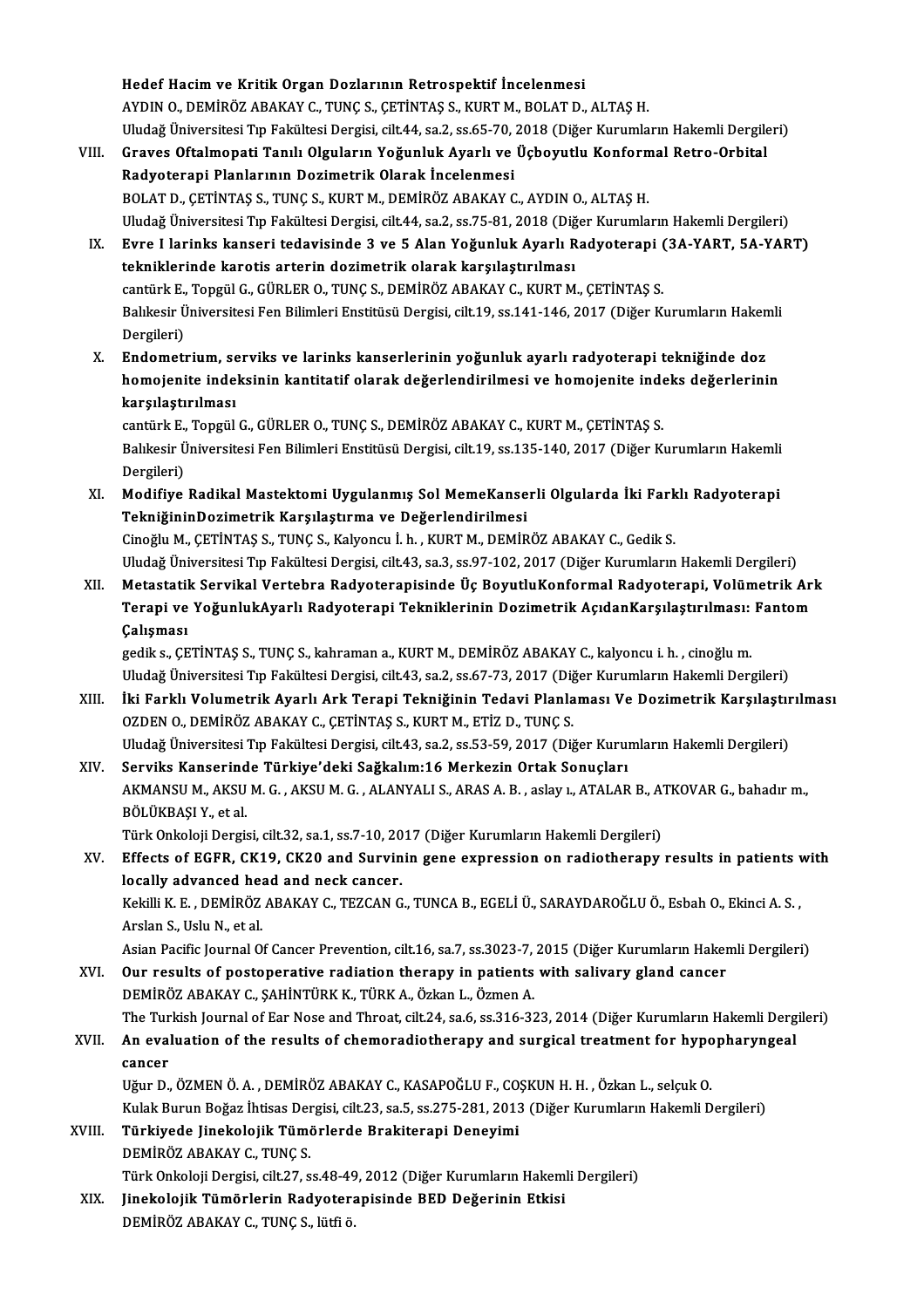Türk Onkoloji Dergisi, cilt.27, ss.45-47, 2012 (Diğer Kurumların Hakemli Dergileri)

- XX. Elektron Işınlarının Farklı Kaynak YüzeyMesafelerinde Dozimetrik Olarak İncelenmesi şengülk.,ÇETİNTAŞ S.,TUNÇS., şahins.,KURTM.,DEMİRÖZABAKAYC.,gürlekü.,özkanl l. Uludağ Üniversitesi Tıp Fakültesi Dergisi, cilt.37, sa.1, ss.17-20, 2011 (Diğer Kurumların Hakemli Dergileri)
- XXI. Elektron isinlamalarinin farkli kaynak yuzeymesafelerinde dozimetrik olarak incelenmesi Uludağ Üniversitesi Tıp Fakültesi Dergisi, cilt.37, sa.1, ss.17-20, 2011 (Diğer Kurumların Hakemli I<br>Elektron isinlamalarinin farkli kaynak yuzey mesafelerinde dozimetrik olarak inceleni<br>ŞENGÜL K., ÇETİNTAŞ S., TUNÇ S., ŞA Uludağ Üniversitesi Tıp Fakültesi Dergisi, cilt.37, sa.1, ss.17-20, 2011 (Diğer Kurumların Hakemli Dergileri)<br>Primer Santral Sinir Sistemi Lenfoması x000D Üç Olgu Sunumu SENGÜL K., ÇETİNTAŞ S., TUNÇ S., ŞAHİN S., KURT M., DEMİRÖZ ABAKAY<br>Uludağ Üniversitesi Tıp Fakültesi Dergisi, cilt.37, sa.1, ss.17-20, 2011 (Di<br>XXII. Primer Santral Sinir Sistemi Lenfoması x000D Üç Olgu Sunumu<br>KURT M. CETİ
- KURTM., ÇETİNTAŞ S., DEMİRÖZ ABAKAY C., Canki N., BERBER CEBELLİ G., KAYIŞOĞULLARI U., engin k. Uludağ Üniversitesi Tıp Fakültesi Dergisi, cilt.30, sa.3, ss.227-231, 2004 (Diğer Kurumların Hakemli Dergileri)

# Kitap & Kitap Bölümleri

- Itap & Kitap Bölümleri<br>I. Geriatrik Genitoüriner Kanserlerde Radyoterapi<br>DEMIRÖZ ARAKAY G. KURT M p & KRup Bordmer<br>Geriatrik Genitoüriner Kans<br>DEMİRÖZ ABAKAY C., KURT M.<br>Türkiye Klinikleri Muslet Gelecl Geriatrik Genitoüriner Kanserlerde Radyoterapi<br>DEMİRÖZ ABAKAY C., KURT M.<br>Türkiye Klinikleri, Vuslat Caloglu, Evrim Metcalfe, Editör, Ortadoğu Reklam Tanıtım Yayıncılık Turizm Eğitim İnşaat DEMİRÖZ ABAKAY C., KURT M.<br>Türkiye Klinikleri, Vuslat Caloglu, Evrim Metcalfe, Editör, Ortadoğu Reklaı<br>Sanayi ve Ticaret A.Ş., Ankara, ss.41-47, 2021<br>II. Bas boyun kanserlerinde gec etkiler acısından yeniden ısınlama Türkiye Klinikleri, Vuslat Caloglu, Evrim Metcalfe, Editör, Ortadoğu Reklar<br>Sanayi ve Ticaret A.Ş., Ankara, ss.41-47, 2021<br>II. Baş boyun kanserlerinde geç etkiler açısından yeniden ışınlama<br>DEMİPÖZ ARAKAN C
- DEMİRÖZ ABAKAY C. Yeniden Işınlama, Esra kaytan Sağlam, beste melek Atasoy, Editör, Kare Yayınları, İstanbul, ss.101-106, 2021

# Hakemli Kongre / Sempozyum Bildiri Kitaplarında Yer Alan Yayınlar

akemli Kongre / Sempozyum Bildiri Kitaplarında Yer Alan Yayınlar<br>I. TROD 01-001: IMRT İLE KÜRATİF TEDAVİ EDİLEN NAZOFARENKS KANSERLİ HASTALARDA<br>SAĞKALIM VE YAN ETKİ DEĞERLENDİRMESİ SAHI HULGIC / DEMPUZJ'UM DINIHI HINP<br>TROD 01-001: IMRT İLE KÜRATİF TEDAVİ ED<br>SAĞKALIM VE YAN ETKİ DEĞERLENDİRMESİ<br>Viduum1 C. EREN KURIK C. Borbor T. Young B. CE TROD 01-001: IMRT İLE KÜRATİF TEDAVİ EDİLEN NAZOFARENKS KANSERLİ HASTALARDA<br>SAĞKALIM VE YAN ETKİ DEĞERLENDİRMESİ<br>Yıldırım1 C., EREN KUPIK G., Berber T., Yavuz B., ÇETİNAYAK H. O. , AKAGÜNDÜZ Ö., Ceylaner Bıçakçı B., AYTAÇ<br> SAĞKALIM VE YAN ETKİ DEĞERLENDİ<br>Yıldırım1 C., EREN KUPIK G., Berber T., Yav<br>ARSLAN S., Soykut E. D. , GÜNDOĞ M., et al.<br>YIV. III USAL RADYASYON ONKOLOUSİ KON Yıldırım1 C., EREN KUPIK G., Berber T., Yavuz B., ÇETİNAYAK H. O. , AKAGÜNDÜZ Ö., Ceyk<br>ARSLAN S., Soykut E. D. , GÜNDOĞ M., et al.<br>XIV. ULUSAL RADYASYON ONKOLOJİSİ KONGRESİ, Antalya, Türkiye, 26 - 27 Kasım 2021<br>TOTAL VÜCUT I . TOTAL VÜCUT IŞINLAMASI UYGULAYAN MERKEZLERİN DEĞERLENDİRİLMESİ: TROD PEDİATRİK VE XIV. ULUSAL RADYASYON ONKOLOJİSİ KONGRESİ, Anta<br>TOTAL VÜCUT IŞINLAMASI UYGULAYAN MERKEZ<br>HEMATOLOJİK RADYOTERAPİ GRUBU ÇALIŞMAS<br>VÜCEL S. DEMİRÖZ ARAKAY G. ANAGAK Y. ATASOY B. TOTAL VÜCUT IŞINLAMASI UYGULAYAN MERKEZLERİN DEĞERLENDİRİLMESİ: TROD PEDİATRİK VE<br>HEMATOLOJİK RADYOTERAPİ GRUBU ÇALIŞMAS<br>YÜCEL S., DEMİRÖZ ABAKAY C., ANACAK Y., ATASOY B. M. , DURU BİRGİ S., BORA H., BÖLÜKBAŞI Y., YİRMİBEŞ H<mark>EMATOLOJİK RADYOTERAPİ GRU</mark><br>YÜCEL S., DEMİRÖZ ABAKAY C., ANAC.<br>ERKAL E., Gül D. İ. , KAMER E. S. , et al.<br>YIV. III USAL BADYASYON ONKOLOJİS. YÜCEL S., DEMİRÖZ ABAKAY C., ANACAK Y., ATASOY B. M. , DURU BİRGİ S., BORA H.,<br>ERKAL E., Gül D. İ. , KAMER E. S. , et al.<br>XIV. ULUSAL RADYASYON ONKOLOJİSİ KONGRESİ, Antalya, Türkiye, 26 Kasım 2021<br>SERVİKS KANSERİNDE PRAKİT ERKAL E., Gül D. İ. , KAMER E. S. , et al.<br>XIV. ULUSAL RADYASYON ONKOLOJİSİ KONGRESİ, Antalya, Türkiye, 26 Kasım 2021<br>III. SERVİKS KANSERİNDE BRAKİTERAPİ VE SBRT PLANLARININ DOZİMETRİK PARAMETRELERİNİN RETROSPEKTİF OLARAK KARŞILAŞTIRILMAS zorlutuna m., DEMİRÖZ ABAKAY C., ÇETİNTAŞ S., ASLAN G. G. XIV.ULUSALRADYASYONONKOLOJİSİKONGRESİ,Antalya,Türkiye,26Kasım2021 Zorlutuna m., DEMİRÖZ ABAKAY C., ÇETİNTAŞ S., ASLAN G. G.<br>IV. ULUSAL RADYASYON ONKOLOJİSİ KONGRESİ, Antalya, Türkiye, 26 Kasım 2021<br>IV. P16(+)/P16(-) OROFARİNKS KANSERİNDE P53 VE SİGARA/ALKOLÜN PROGNOZA ETKİSİ VE RİSK<br>SINI XIV. ULUSAL RADYASYON ONKOLOJİSİ KONG<br>P16(+)/P16(-) OROFARİNKS KANSERİN<br>SINIFLAMASI: TROD 01-002 ÇALIŞMASI<br>AKAÇİNDÜZÖ ETİT D. VERAL A. YAZIÇLE P16(+)/P16(-) OROFARİNKS KANSERİNDE P53 VE SİGARA/ALKOLÜN PROGNOZA ETKİSİ VE<br>SINIFLAMASI: TROD 01-002 ÇALIŞMASI<br>AKAGÜNDÜZ Ö., ETİT D., VERAL A., YAZICI G., ÇETİNAYAK H. O. , SARIOĞLU S., DURU BİRGİ S., YÜKSEL S.,<br>Mustafayo SINIFLAMASI: TROD 01-002 ÇALIŞMASI<br>AKAGÜNDÜZ Ö., ETİT D., VERAL A., YAZICI G., ÇETİNAYAK H. O. , SA<br>Mustafayev T. Z. , Ceylaner B., et al.<br>XIV. ULUSAL RADYASYON ONKOLOJİSİ KONGRESİ, 26 Kasım 2021 AKAGÜNDÜZ Ö., ETİT D., VERAL A., YAZICI G., ÇETİNAYAK H. O., SARIOĞLU S., DURU BİRGİ S., YÜKSEL S., V. PONS GLİOMU TANISIYLA RADYOTERAPİ UYGULADIĞIMIZ PEDİATRİK OLGULARDA TEDAVİ SONUÇLARIMIZ ASLANG.G. ,DEMİRÖZABAKAYC.,KURTM.,ÇETİNTAŞ S. XIV.ULUSALRADYASYONONKOLOJİSİKONGRESİ,Antalya,Türkiye,26Kasım2021 ASLAN G. G. , DEMİRÖZ ABAKAY C., KURT M., ÇETİNTAŞ S.<br>XIV. ULUSAL RADYASYON ONKOLOJİSİ KONGRESİ, Antalya, Türkiye, 26 Kasım 2021<br>VI. POSTOPERATİF BRAKİTERAPİ UYGULAMASINDA MESANE VE REKTUM HACİMLERİNİN CTV MİN VE<br>CTV M XIV. ULUSAL RADYASYON ONKOLOJİSİ KON<br>POSTOPERATİF BRAKİTERAPİ UYGULA<br>CTV MAX DEĞERLERİ ÜZERİNE ETKİSİ<br>İssance 7, DEMİRÖZ ARAKAY G. GETİNTAS POSTOPERATİF BRAKİTERAPİ UYGULAMASINDA MESANE VE REKTUM HACİMLER<br>CTV MAX DEĞERLERİ ÜZERİNE ETKİSİ<br>kıraner z., DEMİRÖZ ABAKAY C., ÇETİNTAŞ S., KURT M., Gözcü Tunç S., Kılıç H. M. , Sarıbaş Ö.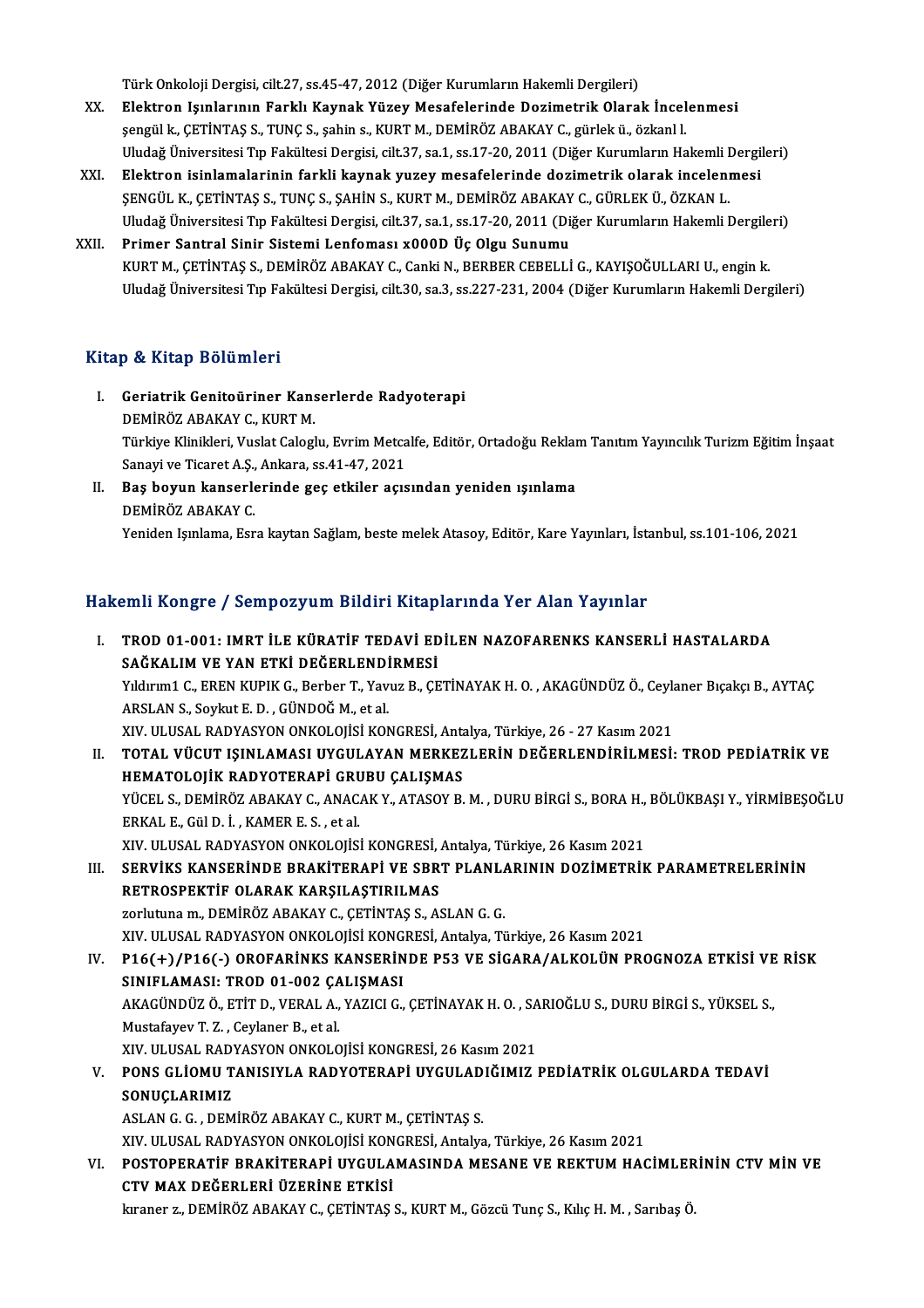XIV. ULUSAL RADYASYON ONKOLOJİSİ KONGRESİ, Antalya, Türkiye, 26 Kasım 2021<br>The evaluation of radiosensitivity in patients with STAT3 defisionsy XIV. ULUSAL RADYASYON ONKOLOJISI KONGRESI, Antalya, Türkiye, 26 Kasım<br>VII. The evaluation of radiosensitivity in patients with STAT3 deficiency<br>CEVIC S. Huriyat H. PEVTAS HOPTOČLUM, PARIS S. METIN A. KARAKOC E XIV. ULUSAL RADYASYON ONKOLOJİSİ KONGRESİ, Antalya, Türkiye, 26 Kasım 2021<br>The evaluation of radiosensitivity in patients with STAT3 deficiency<br>ÇEKİÇ Ş., Huriyet H., BEKTAŞ HORTOĞLU M., BARIŞ S., METİN A., KARAKOÇ E., DEMİ The evaluation of r<br>ÇEKİÇ Ş., Huriyet H., E<br>KILIÇ GÜLTEKİN S. Ş.<br>12th Annual Mesting ÇEKİÇ Ş., Huriyet H., BEKTAŞ HORTOĞLU M., BARIŞ S., METİN A., KARAKOÇ E., DEMİRÖZ ABAKAY C., ALTINEL T. S. ,<br>KILIÇ GÜLTEKİN S. Ş.<br>12th Annual Meeting of the Clinical Immunology Society: 2021 Virtual Annual Meeting, New Yor KILIÇ GÜLTEKİN S. Ş.<br>12th Annual Meeting of the Clinical Immu<br>Devletleri, 14 - 17 Temmuz 2021, cilt.41<br>MESANE KANSERLİ OLCULARDA RA 12th Annual Meeting of the Clinical Immunology Society: 2021 Virtual Annual Meeting, New York, Amerik<br>Devletleri, 14 - 17 Temmuz 2021, cilt.41<br>VIII. MESANE KANSERLİ OLGULARDA RADYOTERAPİ İLE EŞ ZAMANLI GEMSİTABİN UYGULAMAS Devletleri, 14<br>MESANE KA<br>SONUÇLARI<br>Öztürk Halina MESANE KANSERLİ OLGULARDA RADYOTERAPİ İ<br>SONUÇLARI<br>Öztürk H., İnan S., Kurt M., Demiröz Abakay C., Can F. E.<br>Türk Badyasyan Onkolojisi Sanal Kanstası, İstanbul Tü SONUÇLARI<br>Öztürk H., İnan S., Kurt M., Demiröz Abakay C., Can F. E.<br>Türk Radyasyon Onkolojisi Sanal Kongresi, İstanbul, Türkiye, 20 - 22 Kasım 2020, ss.1 Öztürk H., İnan S., Kurt M., Demiröz Abakay C., Can F. E.<br>Türk Radyasyon Onkolojisi Sanal Kongresi, İstanbul, Türkiye, 20 - 22 Kasım 2020, ss.1<br>IX. 0C-0454: Current radiotherapy practice for children with metastases from s Türk Radyasyon C<br>OC-0454: Curre:<br>survey analysis<br><sup>Hujiskons S H S</sup> OC-0454: Current radiotherapy practice for children with metastases from solid tumors: SIOPE<br>survey analysis<br>Huijskens, S H. S. , Kroon, P K. P. , DEMİRÖZ ABAKAY C., Timmermann B., Giralt J., Gaze M., Harrabi S., Scarzello <mark>survey an</mark>a<br>Huijskens, S<br>Scarzello G.<br>ESTRO 2020 Huijskens, S H. S. , Kroon, P K. P. , DEMİRÖZ ABAKAY C., Timmer<br>Scarzello G.<br>ESTRO 2020, Amsterdam, Hollanda, 28 Kasım - 01 Aralık 2020<br>Current radiotherany prestise for shildren with metest: Scarzello G.<br>ESTRO 2020, Amsterdam, Hollanda, 28 Kasım - 01 Aralık 2020<br>X. Current radiotherapy practice for children with metastases from solid tumors: SIOPE survey<br>analysis ESTRO 2020, Amsterdam, Hollanda, 28 Kasım - 01 Aralık 2020 Current radiotherapy practice for children with metastases from solid tumors: SIOPE survey<br>analysis<br>Huijskens S., Kroon P., DEMİRÖZ ABAKAY C., Beate T., Giralt J., Mark G., Harrabi S., Scarzello G., Alexopoulou A.,<br>Pedevan a<mark>nalysis</mark><br>Huijskens S., Kroc<br>Padovani L., et al.<br>ESTRO 2020 *Vie*r Huijskens S., Kroon P., DEMİRÖZ ABAKAY C., Beate 7<br>Padovani L., et al.<br>ESTRO 2020, Vienna, Avusturya, 4 - 05 Mayıs 2020<br>Primar İmmünyatmazliklarda Badyasyan Duy Padovani L., et al.<br>ESTRO 2020, Vienna, Avusturya, 4 - 05 Mayıs 2020<br>XI. Primer İmmünyetmezliklerde Radyasyon DuyarlılığınınAraştırılması," 16. Uludağ Pediatri Kış<br>Kongresi , Turkey, 2020 ESTRO 2020, Vienna, Avust<br>Primer İmmünyetmezlikl<br>Kongresi , Turkey, 2020<br>Cekiş S. Bektas Hortoğlu M Çekiç Ş., Bektaş Hortoğlu M., Demiröz Abakay C. Kongresi , Turkey, 2020<br>Çekiç Ş., Bektaş Hortoğlu M., Demiröz Abakay C.<br>16. Uludağ Pediatri Kış Kongresi , Bursa, Türkiye, 8 - 11 Mart 2020, ss.1-3<br>Hamatalajik Tümörler XII. Hematolojik Tümörler<br>DEMİRÖZ ABAKAY C. 16. Uludağ Pediatri Kı<br>Hematolojik Tümör<br>DEMİRÖZ ABAKAY C.<br>Pest of astre, İstanbu Best of astro, İstanbul, Türkiye, 7 - 08 Aralık 2019 DEMİRÖZ ABAKAY C.<br>Best of astro, İstanbul, Türkiye, 7 - 08 Aralık 2019<br>XIII. Baş Boyunda Geç Yan Etkiler Açısından Re-İrradiasyon<br>DEMİRÖZ ARAKAY C Best of astro, İstanbu<br><mark>Baş Boyunda Geç Y</mark><br>DEMİRÖZ ABAKAY C.<br>Marmara Eğitim Aras Baş Boyunda Geç Yan Etkiler Açısından Re-İrradiasyon<br>DEMİRÖZ ABAKAY C.<br>Marmara Eğitim Arastırma hastanesi, İstanbul, Türkiye, 17 - 18 Eylül 2019<br>Cosukluk Coğu Boyin Tümörlerinde Kranyal PT senresı Cöşüm Öne DEMİRÖZ ABAKAY C.<br>Marmara Eğitim Arastırma hastanesi, İstanbul, Türkiye, 17 - 18 Eylül 2019<br>XIV. Çocukluk Çağı Beyin Tümörlerinde Kranyal RT sonrası Çözüm Önerileri<br>DEMİRÖZ ABAKAY C. Marmara Eğitim Aras<br>Çocukluk Çağı Beyi<br>DEMİRÖZ ABAKAY C.<br><sup>1110</sup> K<sup>VTC</sup> Tür Cocukluk Çağı Beyin Tümörlerinde Kranyal RT sonr:<br>DEMİRÖZ ABAKAY C.<br>urok 2018, KKTC, Türkiye, 27 Nisan 2018 - 01 Mayıs 2019<br>U.K.BASVUBU YAKINMASI KORD BASISLOLAN HAST DEMİRÖZ ABAKAY C.<br>urok 2018, KKTC, Türkiye, 27 Nisan 2018 - 01 Mayıs 2019<br>XV. İLK BAŞVURU YAKINMASI KORD BASISI OLAN HASTALARIN ÖZELLIKLERININ VE PROGNOZUNUN<br>DEĞERLENDIRILMESI urok 2018, KKTC, Türkiye<br><mark>ilk BAŞVURU YAKINM</mark><br>DEĞERLENDIRILMESI<br>SEVİNİR B. B. DEMİRKA İLK BAŞVURU YAKINMASI KORD BASISI OLAN HASTALARIN ÖZELLIKLERININ VE PROGNOZUN<br>DEĞERLENDIRILMESI<br>SEVİNİR B. B. , DEMİRKAYA M., ERTEKİN M., TAŞKAPILIOĞLU M. Ö. , TEMUROĞLU A., DEMİRÖZ ABAKAY C.,<br>YALCINKAYA Ü. ÖZTÜPK NAZI IOĞ DEĞERLENDIRILMESI<br>SEVİNİR B. B. , DEMİRKAYA M., ERTEKİN M., TAŞKAPILIOĞLU M. Ö. , TEMUROĞLU A., DEMİRÖZ ABAKAY C.,<br>YALÇINKAYA Ü., ÖZTÜRK NAZLIOĞLU H., YAZICI Z. 23. ulusal kanser kongresi, Antalya, Türkiye, 17 - 21 Nisan 2019 XVI. Baş-Boyun-Akciğer Kanserli Hastaları Nasıl Besleyelim? DEMİRÖZ ABAKAY C. UKK2019,Antalya,Türkiye,17 -21Nisan2019 DEMİRÖZ ABAKAY C.<br>UKK 2019, Antalya, Türkiye, 17 - 21 Nisan 2019<br>XVII. İlk başvuru yakınması kord basısı olan hastaların özelliklerinin ve prognozunun değerlendirilmesi.<br>SEVİNİR R.R. DEMİRYAYA M. ERTEKİN M.TASKARILIQĞLILM UKK 2019, Antalya, Türkiye, 17 - 21 Nisan 2019<br>İlk başvuru yakınması kord basısı olan hastaların özelliklerinin ve prognozunun değerlendiril<br>SEVİNİR B. B. , DEMİRKAYA M., ERTEKİN M., TAŞKAPILIOĞLU M. Ö. , TEMUROĞLU A., DEM İlk başvuru yakınması l<br>SEVİNİR B. B. , DEMİRKAY<br>YALÇINKAYA U., YAZICI Z.<br>22. Illusal Kansar Kansrea SEVİNİR B. B. , DEMİRKAYA M., ERTEKİN M., TAŞKAPILIOĞLU M. Ö. , TEMUROĞLU A., DEMİRÖZ ABAKAY C.,<br>YALÇINKAYA U., YAZICI Z.<br>23. Ulusal Kanser Kongresi, Türkiye, 17 - 21 Nisan 2019 XVIII. Cerrahi sınır durumuna radyasyon onkolojisi yaklaşımı DEMİRÖZ ABAKAY C. Cerrahi sınır durumuna radyasyon onkolojisi yaklaşımı<br>DEMİRÖZ ABAKAY C.<br>5. Multidisipliner Baş Boyun Kanserleri Kongresi, Antalya, Türkiye, 7 - 10 Mart 2019<br>HODCKIN I ENEOMADAJI JIDAĞ ÜNIVERSITESI TIR FAKÜLTESI DENEVIMI XIX. HODGKIN LENFOMADAULUDAĞ ÜNIVERSITESI TIP FAKÜLTESI DENEYIMI 5. Multidisipliner Baş Boyun Kanserleri Kongresi, Antalya, Türkiye, 7 - 10 M<br>HODGKIN LENFOMADAULUDAĞ ÜNIVERSITESI TIP FAKÜLTESI DE<br>SEVİNİR B. B. , DEMİRKAYA M., DEMİRÖZ ABAKAY C., YAZICI Z., fatma ş. Ç.<br>YY Ulucal Bodistrik XX. Ulusal Pediatrik Kanser Kongres, Antalya, Türkiye, 2 - 06 Mayıs 2018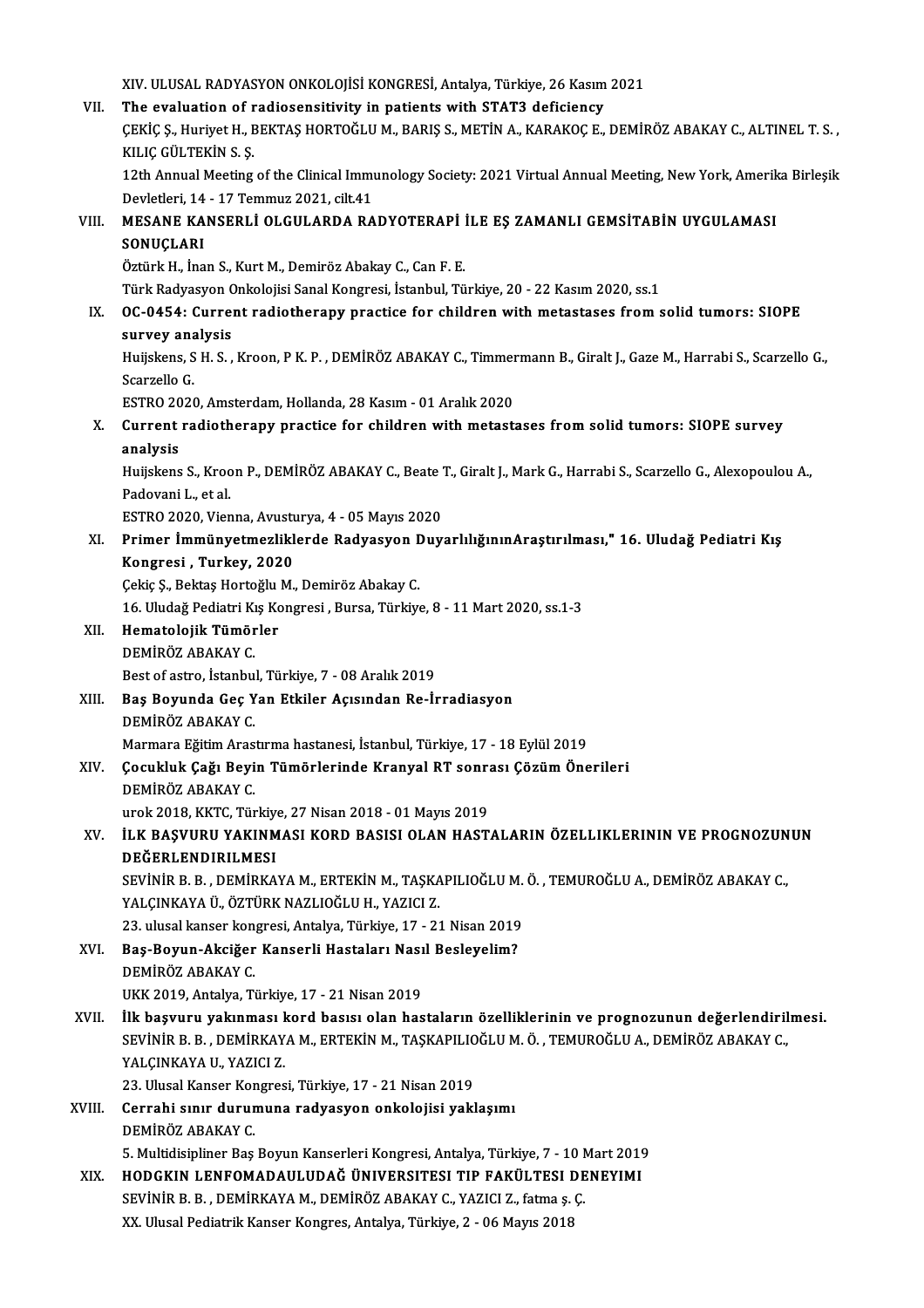| XX.     | Baş boyun kanserli hastalarda Beslenme ve destek tedavi<br>DEMİRÖZ ABAKAY C                                                                                                     |
|---------|---------------------------------------------------------------------------------------------------------------------------------------------------------------------------------|
|         | 4. Multidisipliner Baş Boyun Kanserleri Kongresi, Antalya, Türkiye, 8 - 11 Mart 2018                                                                                            |
| XXI.    | Genito üriner sistem tümörleri                                                                                                                                                  |
|         | DEMİRÖZ ABAKAY C                                                                                                                                                                |
|         | Best Of ASTRO, İstanbul, Türkiye, 9 - 10 Aralık 2017                                                                                                                            |
| XXII.   | Evre I Larinks Kanseri Tedavisinde 3 Alan Yoğunluk Ayarlı Radyoterapi (3-YART) ve 5 Alan                                                                                        |
|         | Yoğunluk Ayarlı Radyoterapi (5-YART) Tekniklerinde Karotis Arterin Dozimetrik Olarak<br>Karşılaştırılması                                                                       |
|         | Cantürk E., Topgül G., GÜRLER O., TUNÇ S., DEMİRÖZ ABAKAY C., KURT M., ÇETİNTAŞ S.                                                                                              |
|         | Adım fizik günleri VI, 19 - 21 Temmuz 2017                                                                                                                                      |
| XXIII.  | Endometrium, serviks ve larinks kanserlerinin yoğunluk ayarlı radyoterapi tekniğinde doz                                                                                        |
|         | homojenite indeksinin kantitatif olarak değerlendirilmesi ve homojenite indeks değerlerinin                                                                                     |
|         | karşılaştırılması                                                                                                                                                               |
|         | Canturk E., Topgül G., GÜRLER O., TUNÇ S., DEMİRÖZ ABAKAY C., KURT M., ÇETİNTAŞ S.                                                                                              |
|         | Adım Fizik Günleri VI, 19 - 21 Temmuz 2017                                                                                                                                      |
| XXIV.   | An investigation of Homogeneity Index of Patients Treated with Volumetric Modulated Arc                                                                                         |
|         | Radiotherapy (VMAT) for Endometrium, Larynx, Breast and Nasopharynx Tumors                                                                                                      |
|         | topgül g., cantürk e., GÜRLER O., TUNÇ S., DEMİRÖZ ABAKAY C., ÇETİNTAŞ S., KURT M.                                                                                              |
|         | 4th INTERNATIONAL CONFERENCE ON COMPUTATIONALAND EXPERIMENTAL SCIENCE AND ENGINEERING, 4 -                                                                                      |
|         | 08 Ekim 2017                                                                                                                                                                    |
| XXV.    | Hodgkin lenfomada radyoterapi                                                                                                                                                   |
|         | DEMİRÖZ ABAKAY C                                                                                                                                                                |
|         | TPOG Pediatrik Lenfomalar Kursu, Türkiye, 10 Haziran 2017                                                                                                                       |
| XXVI.   | 40 yaş ve altı meme kanserli hastaların sağkalım analizi                                                                                                                        |
|         | Turk A., ÇETİNTAŞ S., KURT M., DEMİRÖZ ABAKAY C., Ozkan L.                                                                                                                      |
|         | 22. ukk, Antalya, Türkiye, 19 - 23 Nisan 2017                                                                                                                                   |
| XXVII.  | Adenoid Kistik Karsinomlu Olgularda Radyoterapi Sonuçları: Türk Radyasyon Onkolojisi Grubu                                                                                      |
|         | Calismasi.                                                                                                                                                                      |
|         | ÖZYİĞİT G., AKMANSU M., YÜCE SARI S., ERPOLAT Ö. P., dizman a., ATASOY B. M., ceylaner b., ŞAHİN B., DEMİRÖZ                                                                    |
|         | ABAKAY C., YAZICI G., et al.                                                                                                                                                    |
|         | 22. Ulusal Kanser Kongresi, Türkiye, 19 - 23 Nisan 2017                                                                                                                         |
| XXVIII. | Nazofarenks kanseri vmat ile tedavi planlamasında masa açısının hedef doz ve kritik organ dolarına<br>etkisi                                                                    |
|         | Ozden Ö., TUNÇ S., DEMİRÖZ ABAKAY C., ÇETİNTAŞ S., KURT M., ETİZ D.                                                                                                             |
|         | 22. Ulusal kanser kongresi, Antalya, Türkiye, 19 - 23 Nisan 2017                                                                                                                |
| XXIX.   | nazofarenks kanseri vmat ile tedavi planlamsında masa açısının hedef doz ve kritik organ dozlarına                                                                              |
|         | etkisi                                                                                                                                                                          |
|         | özden ö., TUNÇ S., DEMİRÖZ ABAKAY C., ÇETİNTAŞ S., KURT M., ETİZ D.                                                                                                             |
|         | 22 ulusal kanser kongresi, Antalya, Türkiye, 19 - 23 Nisan 2017                                                                                                                 |
| XXX.    | Adenoid ksitik karsinomlu olgularda radyoterapi sonuçları: Türk Radyasyon Onkolojisi Grubu                                                                                      |
|         | Çalışması                                                                                                                                                                       |
|         | ÖZYİĞİT G., AKMANSU M., YÜCE SARI S., ERPOLAT Ö. P., Dizman A., ATASOY B. M., ceylaner b., şahin b., DEMİRÖZ                                                                    |
|         | ABAKAY C., YAZICI G., et al.                                                                                                                                                    |
|         | 22. Ulusal Kanser Kongresi, Türkiye, 19 - 23 Nisan 2017                                                                                                                         |
| XXXI.   | Türk Radyasyon Onkolojisi Derneği Pediatrik Radyoterapi Grubu Yönelim Anket Çalışması                                                                                           |
|         | AĞAOĞLU F., YÜCEL S., DEMIRÖZ ABAKAY C., ALIOĞLU F., ATASOY B. M. , CANYIMAZ E., YÜRÜT ÇALOĞLU V.,                                                                              |
|         | GÜLTEKİN M., GÜDEN M., GÜRSEL Ş. B., et al.                                                                                                                                     |
|         | XII. Ulusal Radyasyon Onkolojisi Kongresi, Antalya, Türkiye, 20 - 24 Nisan 2016                                                                                                 |
| XXXII.  | Cancers anaplasiques de la thyroïde étude du Rare Cancer Network<br>Xushan S., Ju K., Terence S., Sela G. B., DEMİRÖZ ABAKAY C., Carrie C., Qui H., Ulrike S., Ja F., Juliat T. |
|         |                                                                                                                                                                                 |